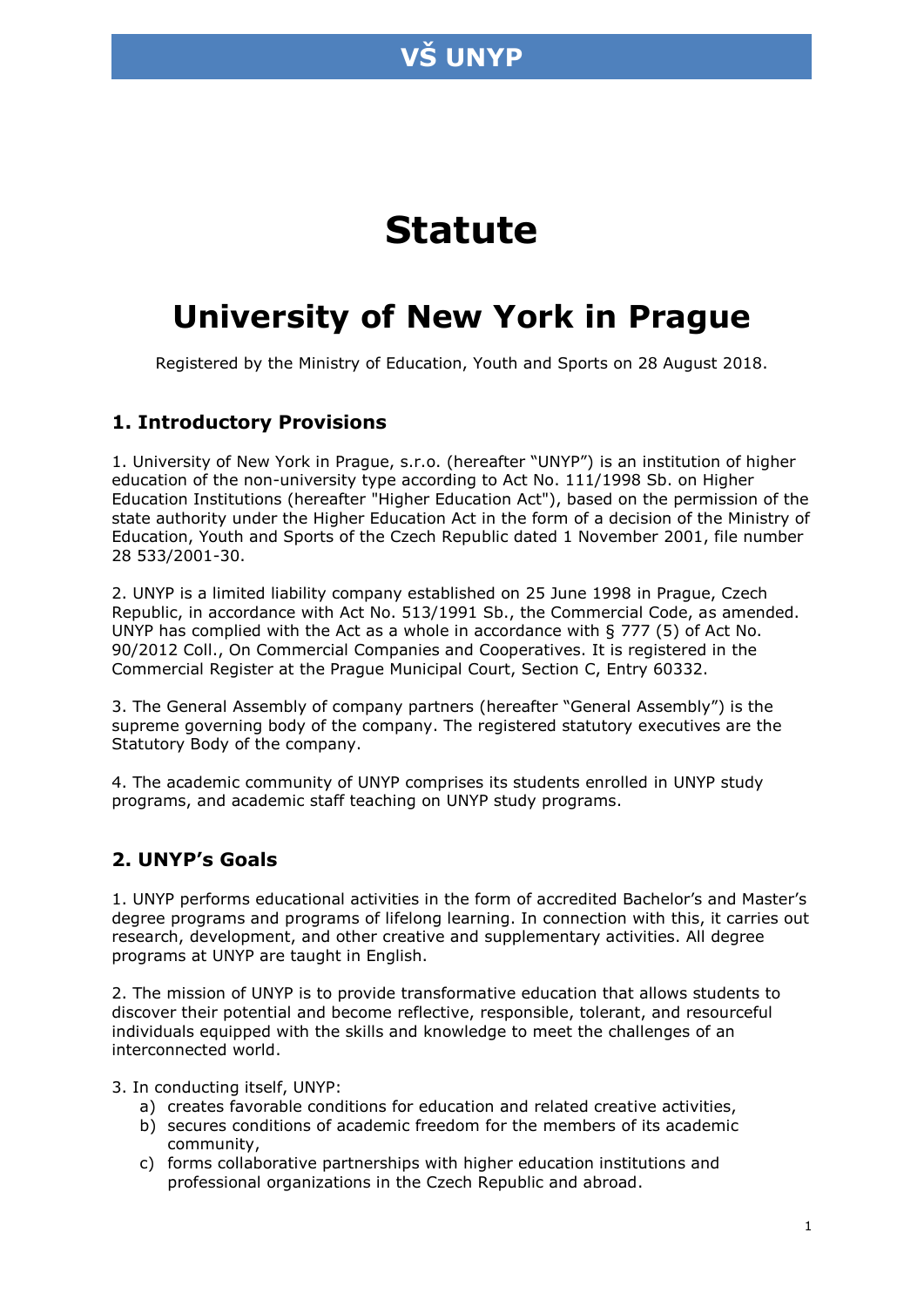

### **3. Bodies of UNYP**

1. UNYP bodies consist of commercial company bodies (hereafter "company bodies"), the autonomous academic bodies, administrative organs, and office holders.

2. The company bodies of UNYP are

- a) General Assembly of company partners,
- b) President as statutory representative of the company (*jednatel*).

#### 3. The autonomous academic bodies of UNYP are:

- a) Academic Board,
- b) Internal Evaluation Board,
- c) Academic Council,
- d) Disciplinary Committee,
- e) Student Council,
- f) Faculty Council.

#### 4. The administrative bodies of UNYP include:

- a) Administrative Board,
- b) Alumni Council,
- c) External Advisory Board.
- 4. The office holders of UNYP are:
	- a) Rector,
	- b) General Manager.

### **4. General Assembly of company partners**

1. The General Assembly of company partners strive to fulfill UNYP's mission and vision through the formulation and execution of its strategic goals; the evaluation of the school's operation and fulfillment of its goals; and the provision of resources through the annual budget.

- 2. The General Assembly approves, upon the recommendation of the President:
	- a) statutes and internal regulations, with prior review by the Academic Board,
	- b) strategic goals and their annual updates, with prior review by the Academic Board,
	- c) annual financial statements.
- 3. The General Assembly appoints and recalls, and sets annual goals and priorities for:
	- a) the President,
	- b) the Rector, on the recommendation of the President,
	- c) the General Manager, on the recommendation of the President.

### **5. President**

1. UNYP is headed by its President, who is appointed and whose performance is evaluated by the General Assembly of company partners.

2. The President secures the resources necessary for UNYP to fulfill its mission and strategic goals. The President is the only person with the power to bind UNYP; the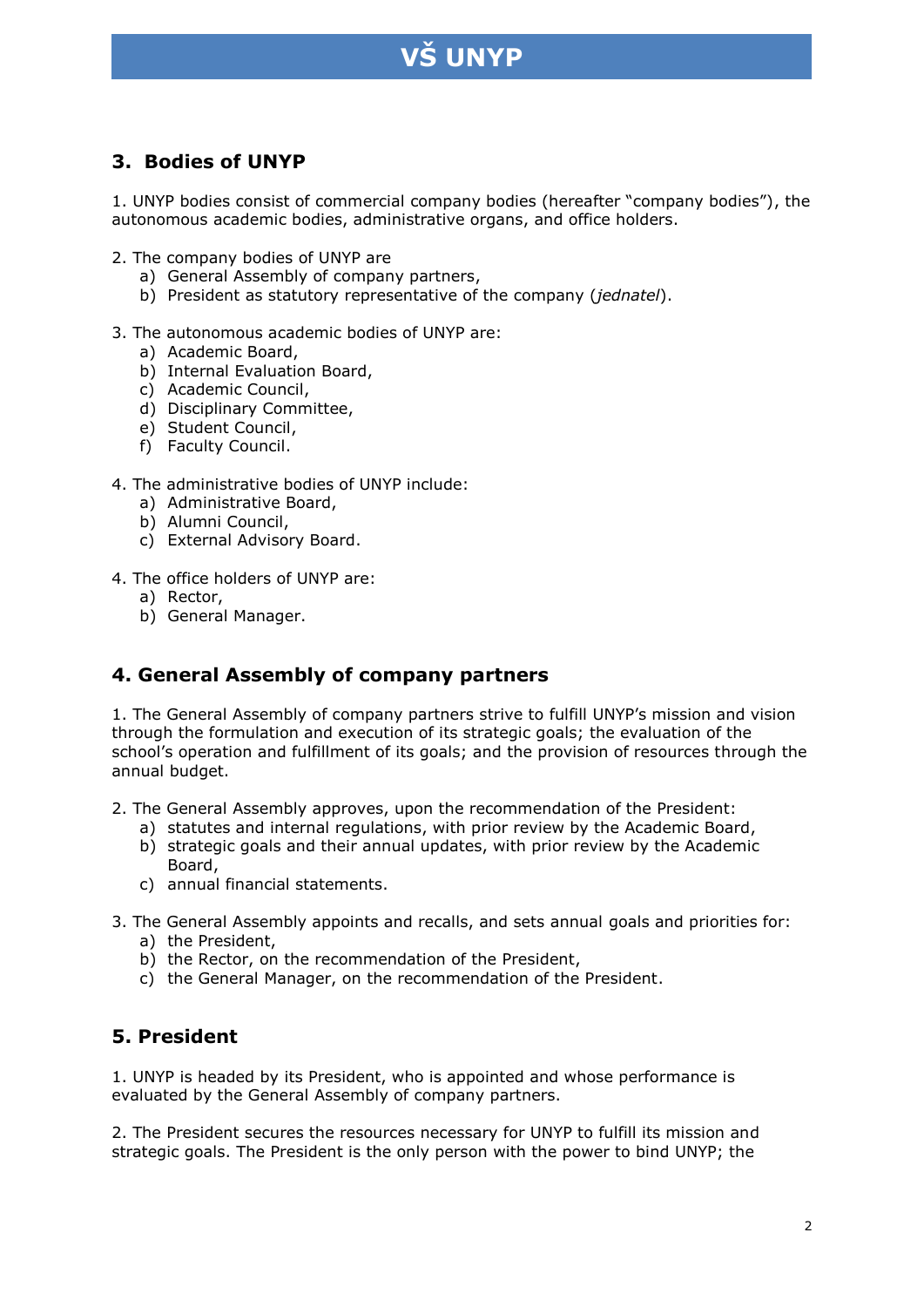President acts in UNYP's name in commercial, administrative, and civil law matters. However, the President may derogate powers to the General Manager and the Rector.

3. The President chairs the Academic Board and the Internal Evaluation Board; the President may delegate those roles to the Rector or the General Manager.

- 4. The President supervises and on an annual basis evaluates the performance of:
	- a) the Rector,
	- b) the General Manager.
- 5. The President decides:
	- a) annual goals, strategy, and plans,
	- b) criteria for extraordinary social scholarships and scholarships based on study results,
	- c) establishment or elimination of a Department, School, Study Program, or Life-Long Learning Program, with prior review by the Academic Board.

6. On the recommendation of the Rector, the President appoints external members of the Academic Board.

- 7. The President recommends to the General Assembly of company partners:
	- a) statutes and internal regulations, with prior review by the Academic Board,
	- b) annual financial statement,
	- c) strategic goals and the annual updates to this, with prior review by the Academic Board,
	- d) candidates for the positions of Rector and General Manager, with prior review by the Academic Board.

### **6. Rector**

1. The Rector manages and secures the quality of educational and related creative activities at UNYP, chairs the Academic Council, andrepresents UNYP in academic matters. The Rector is supervised and evaluated by the President.

- 2. The Rector oversees and evaluates the performance of:
	- a) Rector's Office,
	- b) Deans of Schools,
	- c) Registrar's Office,
	- d) International relations & mobility office,
	- e) Library,
	- f) other academic divisions as determined by the President.
- 3. The Rector decides:
	- a) admissions, and appeals of admission decisions,
	- b) on the creation or elimination of school officers in strategic academic areas (e.g., Program Director positions),
	- c) academic strategies and procedures not otherwise provided for in the Study & Exam Rules,
	- d) academic calendar, with prior review by the Academic Board,
	- e) registration procedures and deadlines,
	- f) in cases of determining the invalidity of state exams according to §47c to §47e of the Higher Education Law,
	- g) on the submission of accreditation and reaccreditation applications to the National Accreditation Bureau for Higher Education (*Národní akreditační úřad pro vysoké školství*; hereafter, Accreditation Bureau).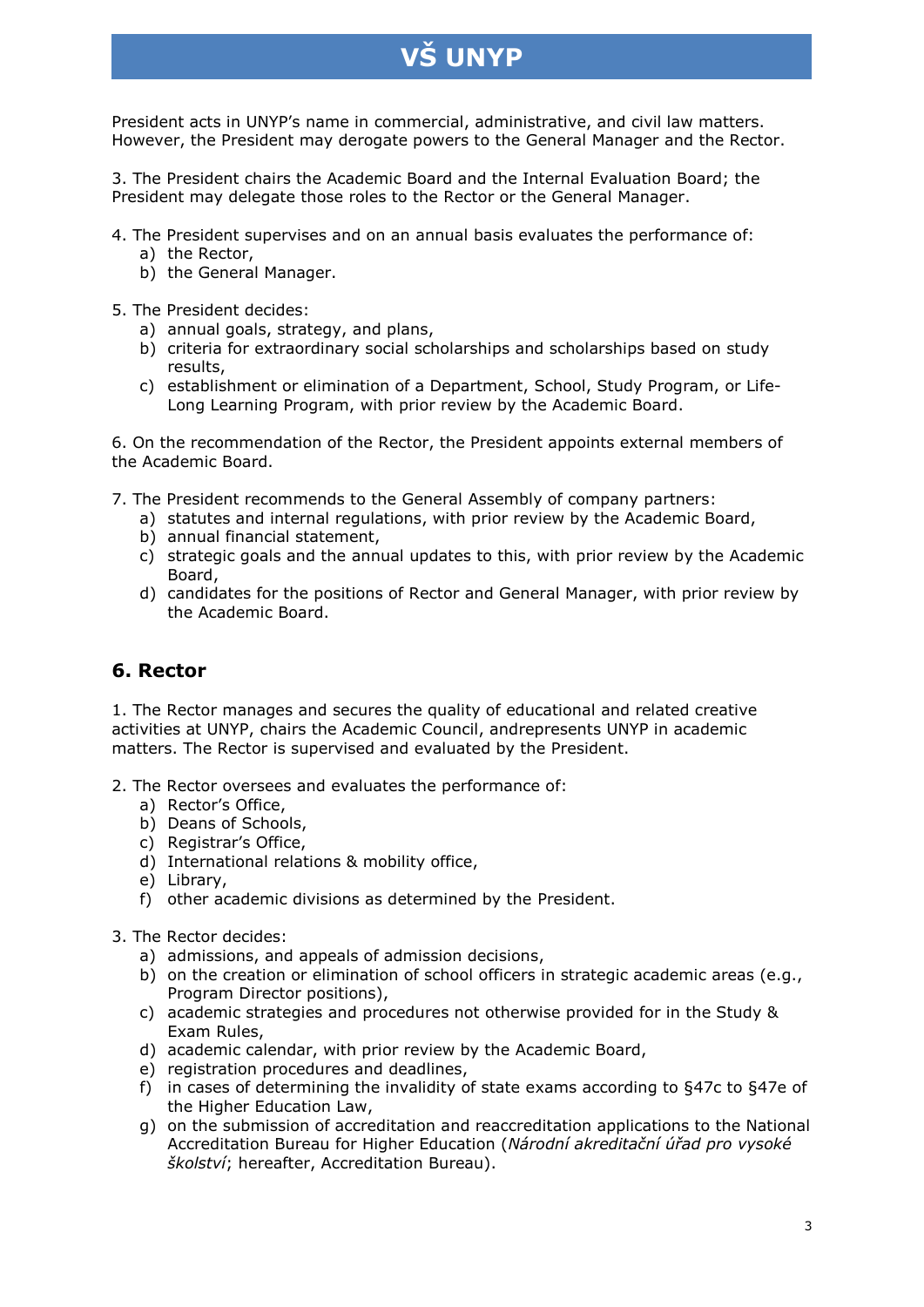- **VŠ UNYP**
- 4. With the prior review of the Academic Board, the Rector decides on:
	- a) the appointment of guarantors of study programs,
	- b) the appointment of deans,
	- c) the employment of academic staff on labor contracts,
	- d) admissions criteria beyond that stated in accreditation documents.

5. The Rector creates the annual report on educational and related creative activities, for review by the Academic Board.

- 6. The Rector appoints:
	- a) the Chair of the Disciplinary Commission, from among the Deans,
	- b) advisory committees, *ad hoc* or standing.

7. The Rector proposes:

- a) position descriptions for academic positions, to the General Manager,
- b) external representatives to the Academic Board, to the President,
- c) substantial changes to the curricula, for approval by the Academic Board,
- d) changes to the Study & Exam Regulations, for approval by the Academic Board,
- e) admissions criteria beyond that stated in a program's accreditation documents, for review by the Academic Board.

### **7. General Manager**

1. The General Manager oversees the administrative aspects of UNYP's operations, including supporting and supplemental activities, and implements administrative decisions made by the General Assembly of company partners and the President. The General Manager acts as President if no President exists. The General Manager is supervised and evaluated by the President.

- 2. The General Manager
	- a) sees to the financial management and internal administration at UNYP,
	- b) announces selection procedures for administrative staff posts and concludes employment arrangements with them,
	- c) secures financial resource for UNYP,
	- d) safeguards the use of UNYP property and its reproduction,
	- e) draws up an annual report on the financial management of UNYP, and submits it to the President for approval,
	- f) supervises supplementary activities at UNYP.
- 3. The General Manager decides:
	- a) the annual budget,
	- b) terms of work agreements,
	- c) content of student contracts,
	- d) the organizational work rules,
	- e) the organizational structure,
	- f) the annual promotion and recruitment plan,
- 4. The General Manager may appoint advisory committees, *ad hoc* or standing.
- 5. The General Manager oversees and evaluates the performance of:
	- a) General Manager's Office,
	- b) Human Resources,
	- c) Finance,
	- d) Information Technology,
	- e) Student Services,
	- f) Facilities & Operations,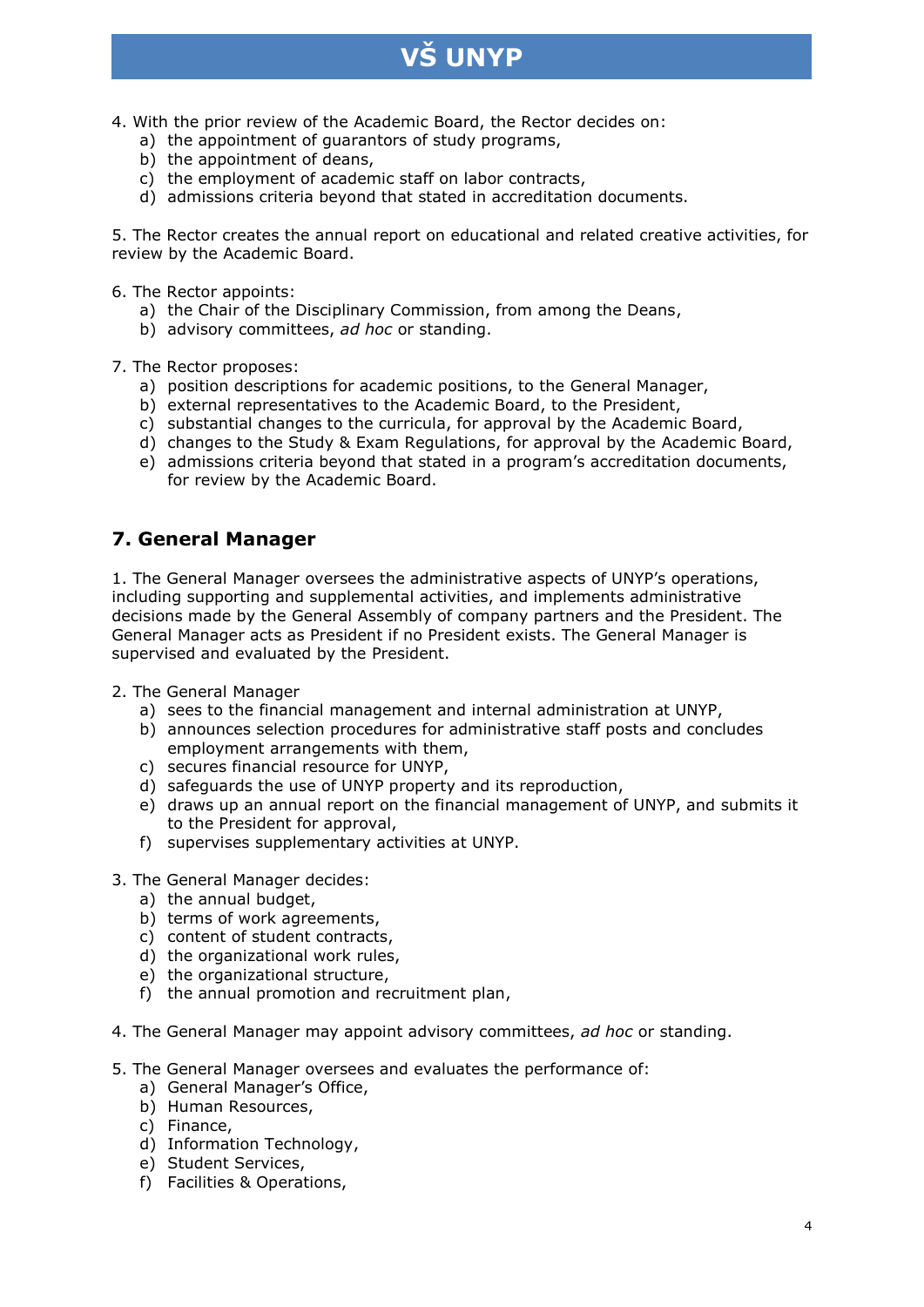- g) Marketing,
- h) Admissions,
- i) other administrative officers as determined by the President.

## **8. Academic Board**

- 1. The *ex officio* members of the Academic Board are:
	- a) President or his/her delegatee, as Chair,
	- b) Rector,
	- c) General Manager,
	- d) Deans.

2. Other members serve two year terms except as noted:

- a) two members are appointed by the Student Council from among its officers according to its rules of procedure, for one-year terms,
- b) two members are appointed by the Faculty Council according to its rules of procedure,
- c) two representatives from the Alumni Council according to its rules of procedure,
- d) two members external to UNYP representing noted experts from the academic spheres in which UNYP teaches and conducts creative activities, appointed by the President on the recommendation of the Rector.

3. Terms of service on the Academic Board may be repeated.

4. In addition, each degree partner university may nominate one non-voting member to the Academic Board.

5. The President may also appoint other school officials to the Academic Board; such officials serve two-year terms that may be repeated.

6. Member's representation at the meetings cannot be by proxy.

7. Meetings of the Academic Board are not public. Members of the Academic Board are obliged to keep confidential those items, issues, and documents that are so designated.

- 8. The Chair:
	- a) proposes the agenda and prepares resolutions,
	- b) signs documents on behalf of the Academic Board representing decisions it has made,
	- c) requests information and reports necessary for the operation of the Academic Board,
	- d) may invite guests to meetings of the Academic Board,
	- e) at the request of the President, convenes an extraordinary session of the Academic Board within three weeks of the date of the request.

9. The Academic Board meets at least twice per year. If requested by at least three members, the Chair shall call a meeting within three weeks of the request.

10. The Academic Board has a quorum if a majority of its voting members are present.

11. The Chair calls the meeting and proposes the agenda at least one week in advance. The agenda is approved as the first item of business at the meeting, after discussing proposed amendments to the agenda submitted by members of the Academic Board.

12. For each agenda item, the Chair gives the floor to the members in order. The Chair may set time limits on statements and discussion. Upon concluding discussions, the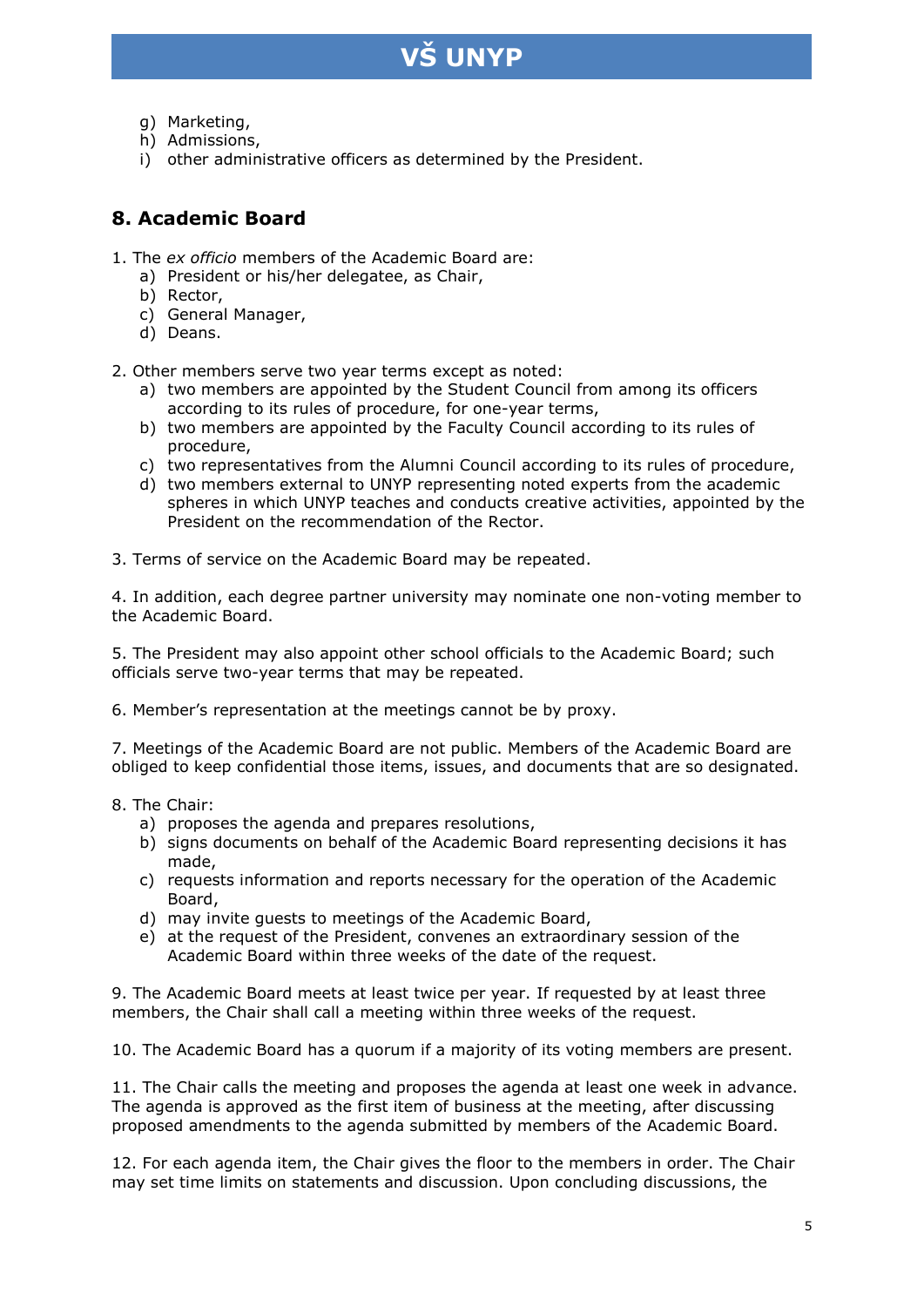Academic Board decides on resolutions and recommendations by voting, with approval determined by a simple majority of those present. At the Chair's discretion, voting may be *per rollam*.

13. Resolutions and recommendations of the Academic Board shall be published within one month of voting on UNYP's internal information systems.

14. The regulations of the system of quality assurance and evaluation of the quality of educational, creative, and associated activities, submitted by the Internal Evaluation Board, are subject to approval by the Academic Board.

15. The Academic Board decides on the members of the examining committees for state exams.

16. The following matters must be submitted to the Academic Board for review and comment:

- a) statutes and internal regulations,
- b) strategic goals and their annual updates,
- c) annual report,
- d) internal evaluations and their annual updates,
- e) proposals to establish or eliminate a school, study program, or lifelong learning program,
- f) nominations for the position of Rector and General Manager,
- g) criteria for social scholarships and scholarships based on study results,
- h) the academic calendar,
- i) admissions criteria beyond that stated in a program's accreditation documents, submitted by the Rector,
- j) changes to Study & Exam Regulations,
- k) substantial changes to curricula submitted by the Rector, with expert opinion from the Internal Evaluation Board,
- l) accreditation and reaccreditation applications submitted to it by the Rector, with expert opinion from the Internal Evaluation Board,
- m) proposals to appoint garants and deans, submitted by the Rector,
- n) full-time Faculty nominations submitted by the Academic Council.

17. The Academic Board provides its opinion on matters submitted to it by the President, and matters submitted by its members, particularly the student, faculty, and alumni members.

### **9. Internal Evaluation Board**

1. The Internal Evaluation Board oversees the operation of the internal evaluations of the quality of educational, creative, and related activities, and draws up summary reports of the results. These reports are submitted to the General Assembly of company partners and Academic Board, and published on UNYP's public website. The Internal Evaluation Board also offers its expert opinion on proposed accreditation and reaccreditation applications to the Academic Board.

2. The members of the Internal Evaluation Board are:

- a) President, as Chair; the President may delegate this role to the Rector,
- b) two docents or professors appointed by the President from among the UNYP academic community on the recommendation of the Rector,
- c) two members appointed by the Student Council from among its officers according to its rules of procedure,
- d) two members appointed by the Faculty Council from among its members according to its rules of procedure,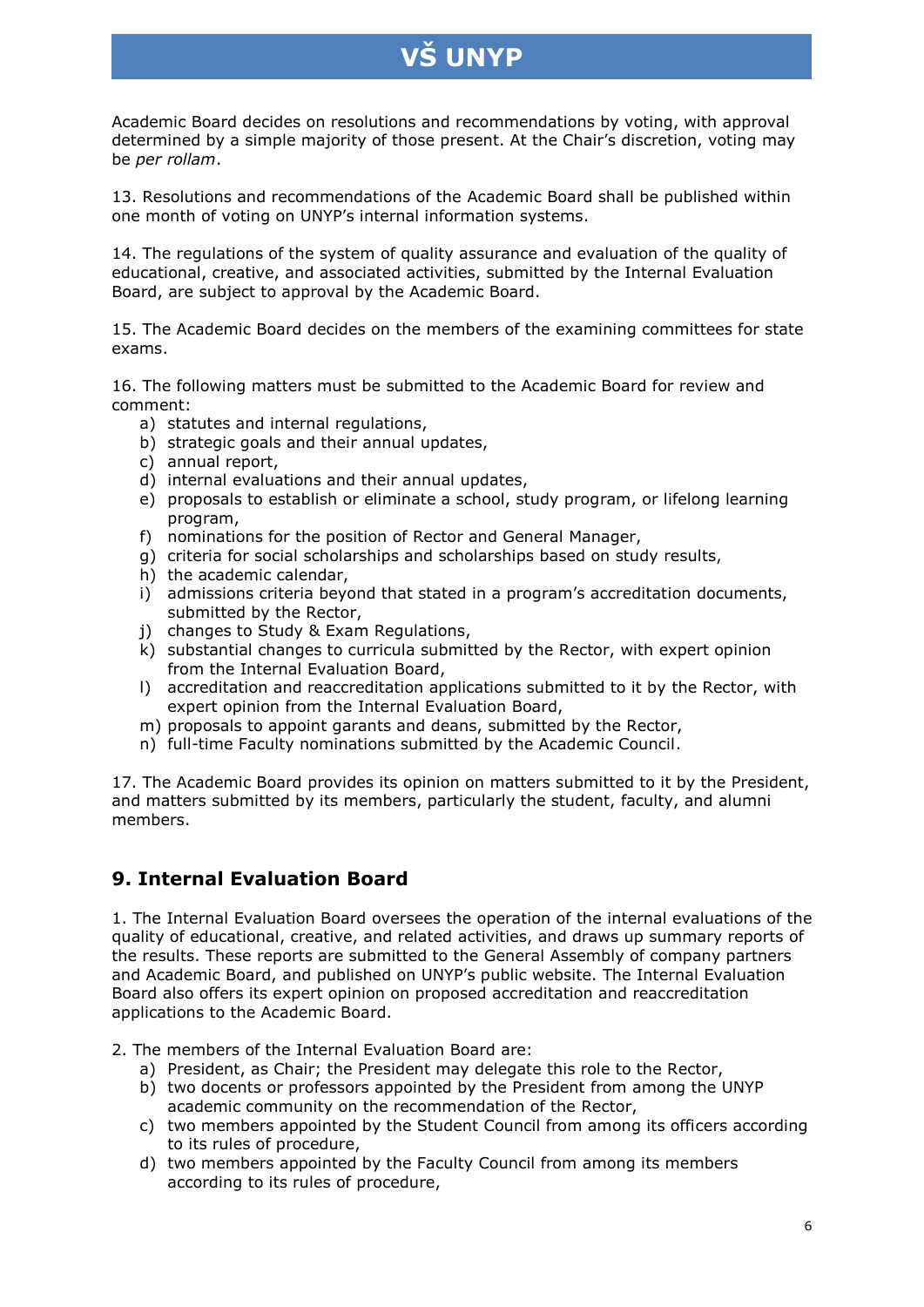e) other members that the President may appoint from the Academic Community.

3. The term of office is two years, except for Student Council representatives who serve one year terms; the position may be held repeatedly.

4. The Internal Evaluation Board meets at least twice per year. It has a quorum if a majority of its members are present. Members representation at the meeting cannot be by proxy.

5. The Internal Evaluation Board approves resolutions and recommendations on the basis of a majority of votes of those members present. At the Chair's discretion, voting may be *per rollam*.

6. The Internal Evaluation Board proposes rules for the quality assurance and evaluation of the quality of the educational and related creative activities at UNYP, which it presents to the Academic Board for approval.

### **10. Academic Council**

1. The *ex officio* members of the Academic Council are:

- a) Rector, who Chairs the council,
- b) Deans.

2. Each Degree-Partner University may appoint one non-voting member. The Rector may appoint other school officials to the Academic Council. Member's representation at the meetings cannot be by proxy.

3. The Academic Council meets at least once per month during the semesters. Meetings are called by the Chair. If requested by at least three members, the Chair shall call a meeting within three weeks of the request. Meetings of the Academic Council are not public.

4. The Academic Council has a quorum if a majority of its members are present.

- 5. The Chair:
	- a) proposes the agenda and prepares resolutions,
	- b) signs documents on behalf of the Academic Council representing decisions or recommendations it has made,
	- c) requests information and reports necessary for the operation of the Academic Council,
	- d) may invite guests to meetings of the Academic Council,
	- e) at the request of the President, convenes an extraordinary session of the Academic Council within three weeks of the date of the request.

6. In the Chair's absence, the Chair may be represented by a delegate he or she selects from among the members of the Academic Council.

7. The Chair proposes the agenda of the meeting to the members at least one week before the meeting is held. The agenda is approved as the first item of business at the meeting, after discussing proposed amendments to the agenda submitted by members of the Academic Council.

8. For each agenda item, the Chair gives the floor to the members in order; the Chair may set time limits on statements and discussion.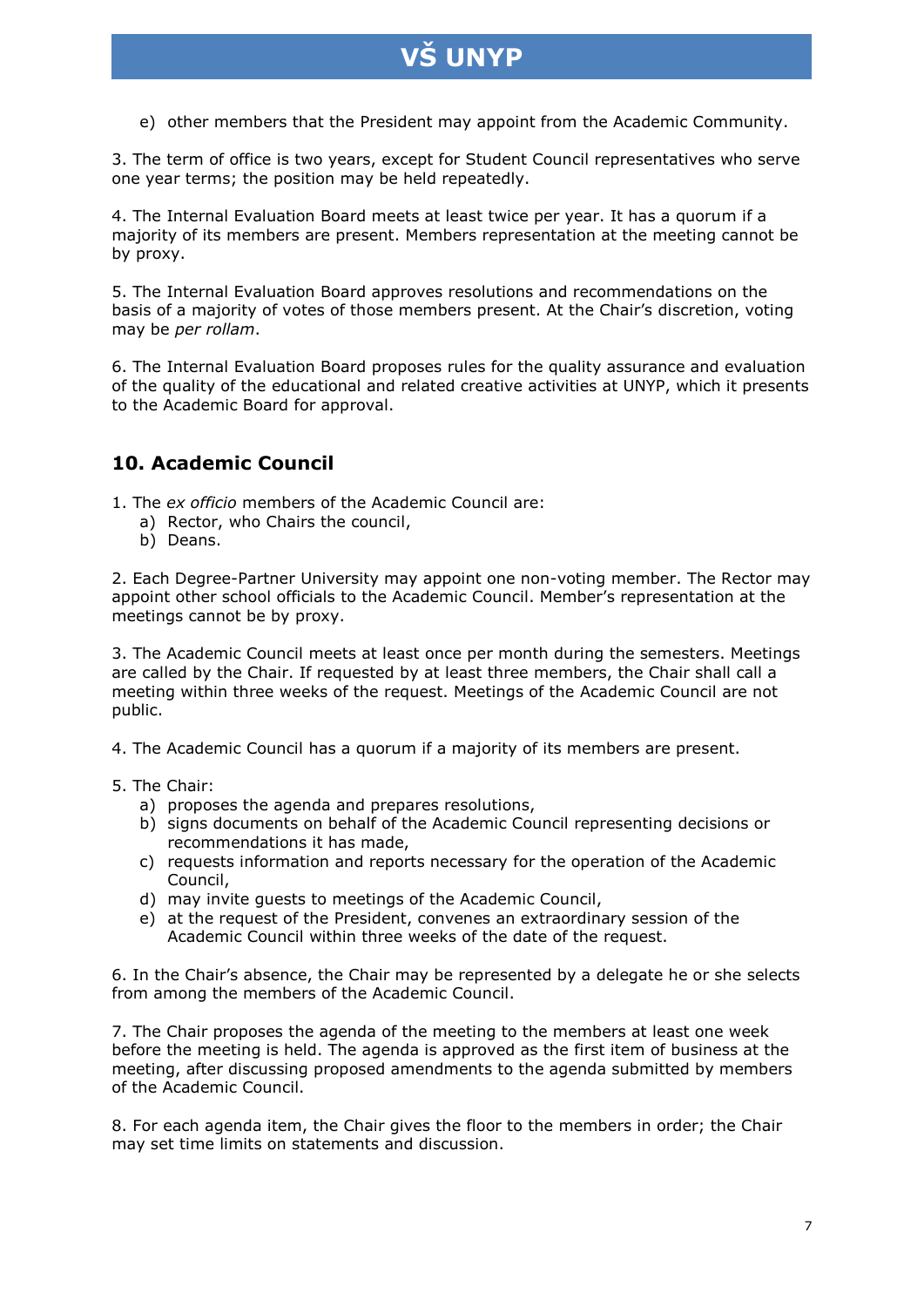9. Upon concluding discussions, the Academic Council decides on resolutions and recommendations by voting, with approval determined by a simple majority of those present. At the Chair's discretion, voting may be *per rollam*.

10. The Academic Council decides:

- a) semester and term course offerings ,
- b) petitions and appeals of petitions from members of the UNYP academic community concerning academic matters,
- c) modifications to study programs that do not require approval of the respective accreditation authority,

11. Members of the Academic Council are obliged to keep confidential those items, issues, and documents that are so designated.

12. Resolutions and recommendations of the Academic Council are made available to the members of the Academic Council and archived in the UNYP information system.

13. The Rector has veto power over decisions of the Academic Council.

## **11. Disciplinary Committee**

1. The competence, powers, and responsibilities of the Disciplinary Committee are governed by the law and internal regulations of UNYP.

2. The members of the UNYP Disciplinary Committee shall be appointed and dismissed by the Rector from among the members of the UNYP academic community. The UNYP Disciplinary Committee has six members; three members are UNYP academic staff and three are UNYP students.

3. The term of office of members of the Disciplinary Committee shall be two years.

4. The proceedings of the Disciplinary Committee and the procedure for debating disciplinary offenses of students are regulated by the UNYP Disciplinary Code.

# **12. Student Council**

1. Members of the Student Council are elected by UNYP students according to procedures set forth in the rules of proceeding of the Student Council.

2. The Student Council has nine members. The term of membership is three semesters.

3. The Student Council adopts its own rules of proceeding, subject only to applicable law and this Statute.

4. Regular meetings of the Student Council are open to non-voting observers.

5. The President, Rector, and General Manager shall regularly consult with the Student Council regarding significant matters relating to students.

# **13. Faculty Council**

1. Members of the Faculty Council are members of the faculty elected every two years according to procedures set forth in the rules of proceeding of the Faculty Council.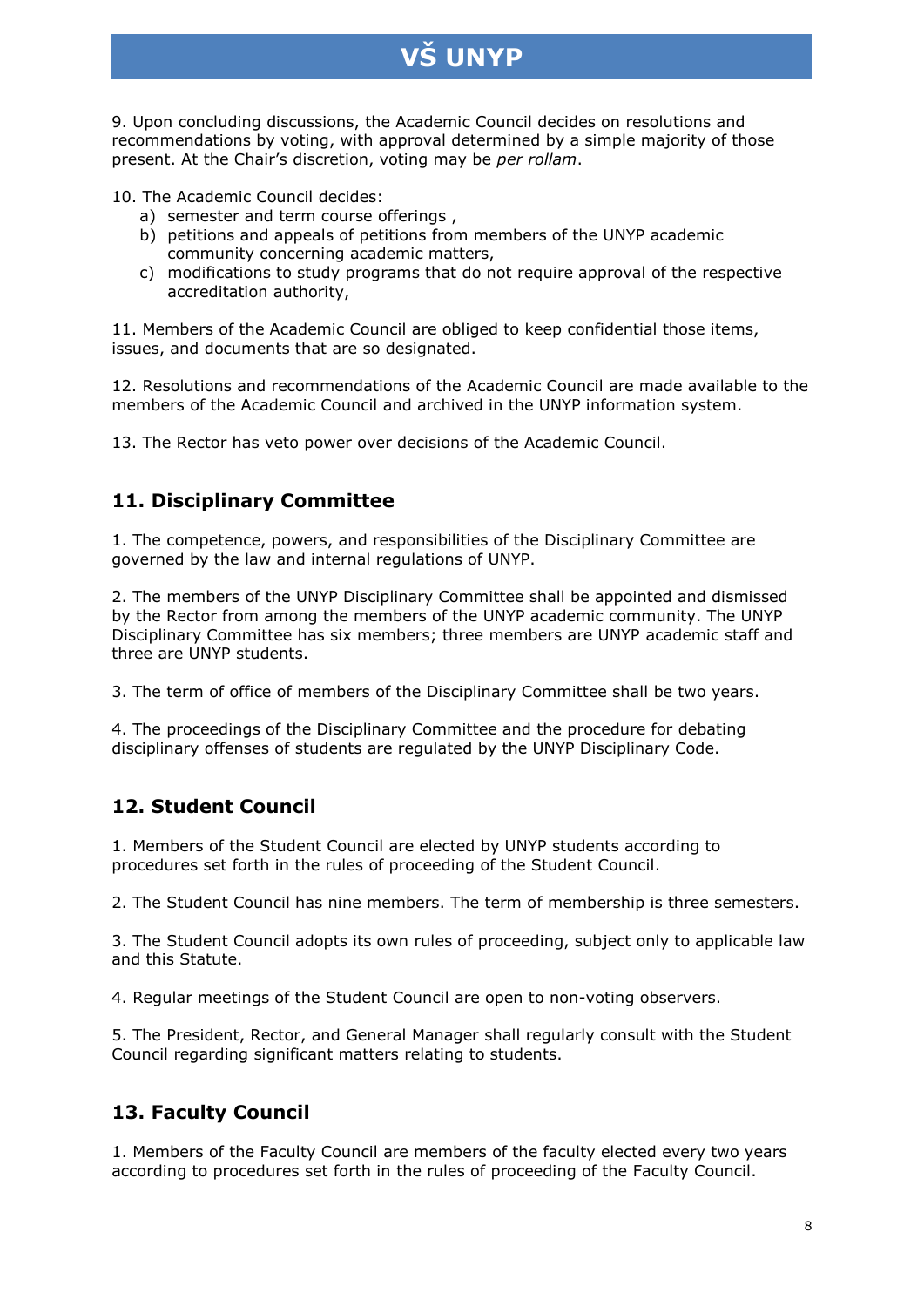2. The Faculty Council has at least three members.

3. The Faculty Council sets its own rules of procedure, subject only to applicable law and this Statute.

4. Regular meetings of the Faculty Council are open to non-voting observers.

5. The President, Rector, and General Manager shall regularly consult with the Faculty Council regarding significant matters relating to the teachers.

## **14. Alumni Council**

1. The Alumni Council has no fewer than three members chosen every two years in elections open to all graduates of UNYP study programs.

2. The Alumni Council sets its own rules of procedure, subject only to applicable law and this Statute.

3. The President, Rector, and General Manager shall regularly consult with the Alumni Council regarding significant matters related to alumni.

## **15. External Advisory Board**

1. The External Advisory Board consists of at least five distinguished individuals from the academic, professional, and public spheres, appointed by the President to two-year terms.

2. The External Advisory Board meets at least twice a year; the President chairs the meetings.

3. The External Advisory Board provides its opinion on the strategic goals of UNYP; the internal evaluation of quality, and other matters submitted to it by the President.

### **16. Academic Officials**

1. Academic officials consist of deans, guarantors, academic advisors, and other academic officers as appointed by the Rector.

2. Other school officers typically include positions related to particular study programs and lifelong learning programs, such as Program Directors; and positions, such as directors and deans, related to strategic areas such as creative activities, international cooperation, internal quality assurance, pedagogic activities, and student affairs.

3. The duties and responsibilities of school officers are defined in the internal regulations of UNYP and in their contracts.

### **17. Guarantors of study programs**

A guarantor of a study program:

a) secures the ongoing quality of the study program through regular quality assurance processes defined in regulations for this, and regularly evaluates the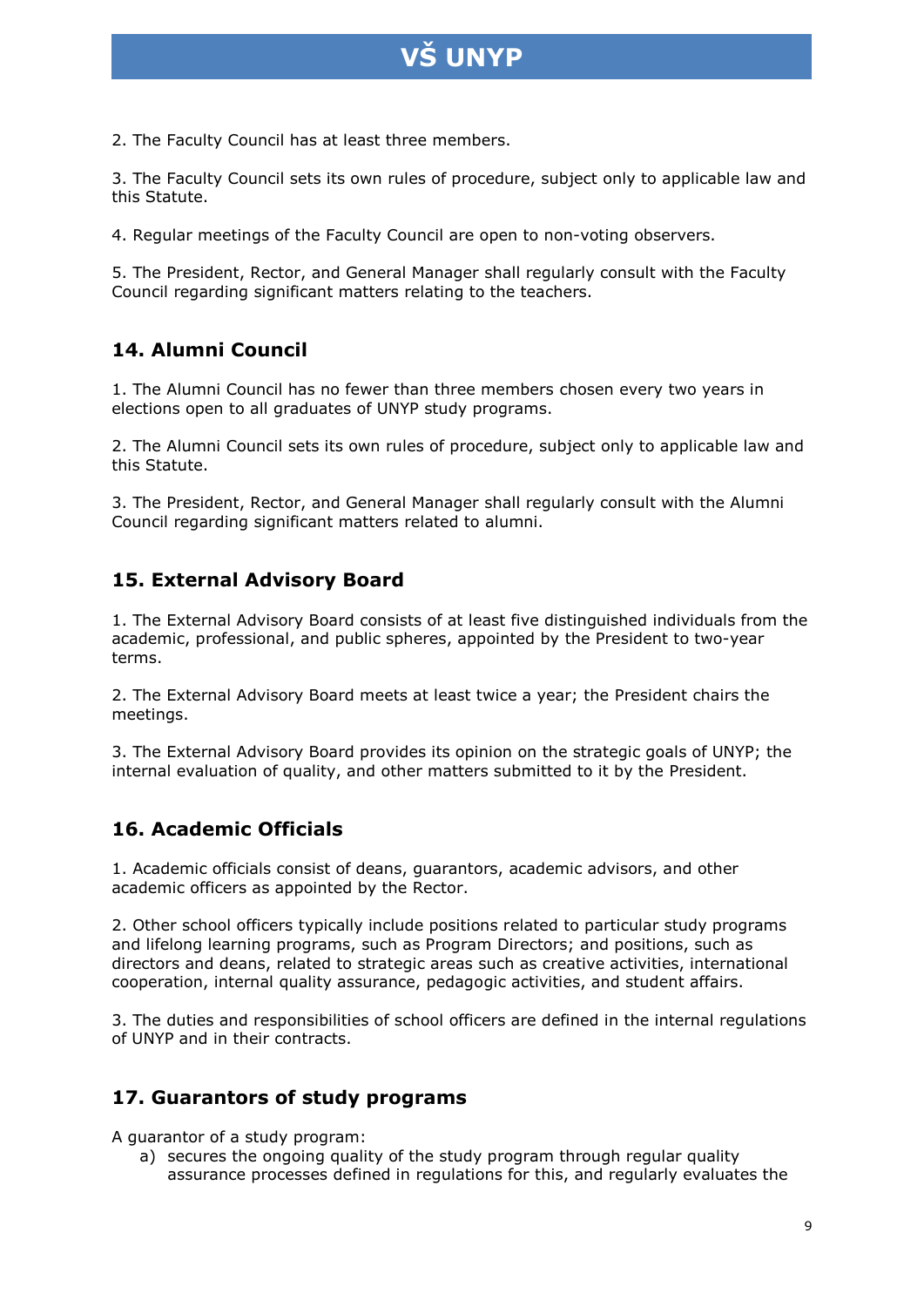

quality of the study program according to processes decided by the Internal Evaluation Board,

- b) coordinates the content of the study program,
- c) prepares accreditation and reaccreditation applications for review by the Internal Evaluation Board.

### **18. Deans**

- 1. A Dean oversees the academic and administrative operation of a School within UNYP.
- 2. Deans decide:
	- a) award of credit for prior learning,
	- b) individual study plans, upon the request of a student.

### **19. Administrative Board**

1. The members of the Administrative Board are:

- a) General Manager, who also chairs the Administrative Board,
- b) Rector,
- c) Finance and Accounting Director.
- 2. The Administrative Board:
	- a) decides tuition and other study fees, and administrative fees,
	- b) decides on all financial petitions and other petitions related to non-academic matters, and appeals of the same,
	- c) carries out due diligence with regard to collaborative arrangements to ensure they meet UNYP's standards in the area of activity,
	- d) has oversight of ethical issues related to finance, external funding, fundraising, and gifts, and conducts due diligence to ensure that these activities are conducted with integrity and with regard to the public reputation of UNYP,
	- e) decides rules of student conduct and other non-academic rules.

3. Meetings of the Administrative Board are closed; the Board may invite others to its meetings as needed for its decisions.

### **20. Organizational Structure**

1. The basic structure of UNYP is defined by the UNYP Statute.

2. Beyond the statutory provisions, the President decides the organizational work rules and organizational structure of UNYP.

3. The President publishes and regularly updates the organizational structure on the public website of UNYP.

### **22. Evaluation of Quality at UNYP**

1. As a part of UNYP's quality assurance system, UNYP regularly evaluates the quality of its educational and related creative activities and operations in the form of internal and external evaluations, as a part of its efforts to efficiently identify and eliminate any deficiencies; determine how effectively it is meeting its strategic goals and fulfilling its Mission; and continually improve its operations.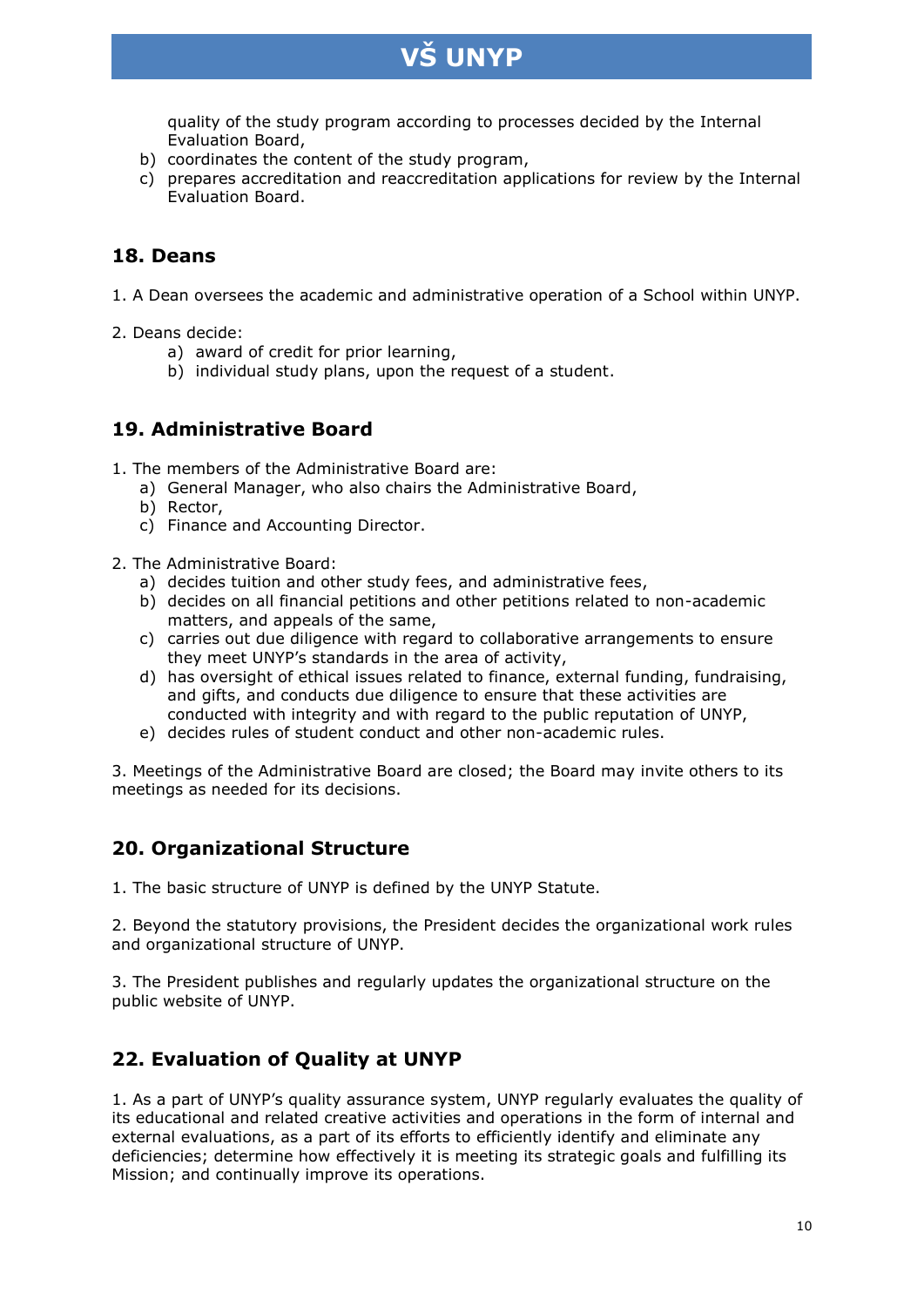2. Quality assurance systems and processes at UNYP are based on the *Standards and Guidelines for Quality Assurance in the European Higher Education Area* and the requirements of the Czech Higher Education Law.

3. The Internal Evaluation Board oversees the internal evaluation process at UNYP. Specific procedures for internal evaluation are created by the Internal Evaluation Board for approval by the Academic Board.

4. UNYP arranges with recognized accreditors and evaluation agencies for external quality evaluations. The results of these evaluations are made available to UNYP's General Assembly of company partners and the Internal Evaluation Committee.

5. A comprehensive internal evaluation is conducted every five years, with annual updates. The results of that evaluation are made available to UNYP's General Assembly of company partners and Academic Board; summary results are published on the UNYP public website.

6. Internal evaluation is grounded in direct evidence of the achievement of strategic goals; direct evidence of the achievement of learning outcomes; formal evidence of the quality, extent, and impact of related creative activities; direct evidence of operational effectiveness; and on formally and regularly gathered feedback from:

- a) members of the UNYP Academic Community,
- b) alumni,
- c) staff,
- d) employers and other external stakeholders,
- e) degree-partner universities.

7. A part of this internal evaluation is an evaluation of the effectiveness of the UNYP Statute and internal regulations.

8. The Internal Evaluation Board also offers its expert opinion to the Academic Board and Rector on proposed accreditation and reaccreditation applications submitted by Garants. The Internal Evaluation Board creates specific requirements for the evaluation of proposed accreditations and reaccreditations, which include evaluation from the standpoint of:

- a) UNYP's mission, strategic goals, and Code of Ethical Conduct,
- b) the personnel, material, financial resources available to support the accredited program or area of study,
- c) the quality, extent, and impact of related creative activities in the area of accreditation,
- d) the methods and processes for securing the quality of the accredited program or area of study,
- e) in the case of study programs, the program learning outcomes, content of the program, provision for equal access to the program regardless of disabilities, admission criteria, and profile of the graduate.

### **23. Regulations pertaining to study-related fees**

1. Tuition fees, other study fees, and administrative fees are set by the Administrative Board and published on UNYP's public website.

2. Tuition fees and other fees, as well as the deadlines and conditions of their payment, are set forth in the contract that students conclude with UNYP.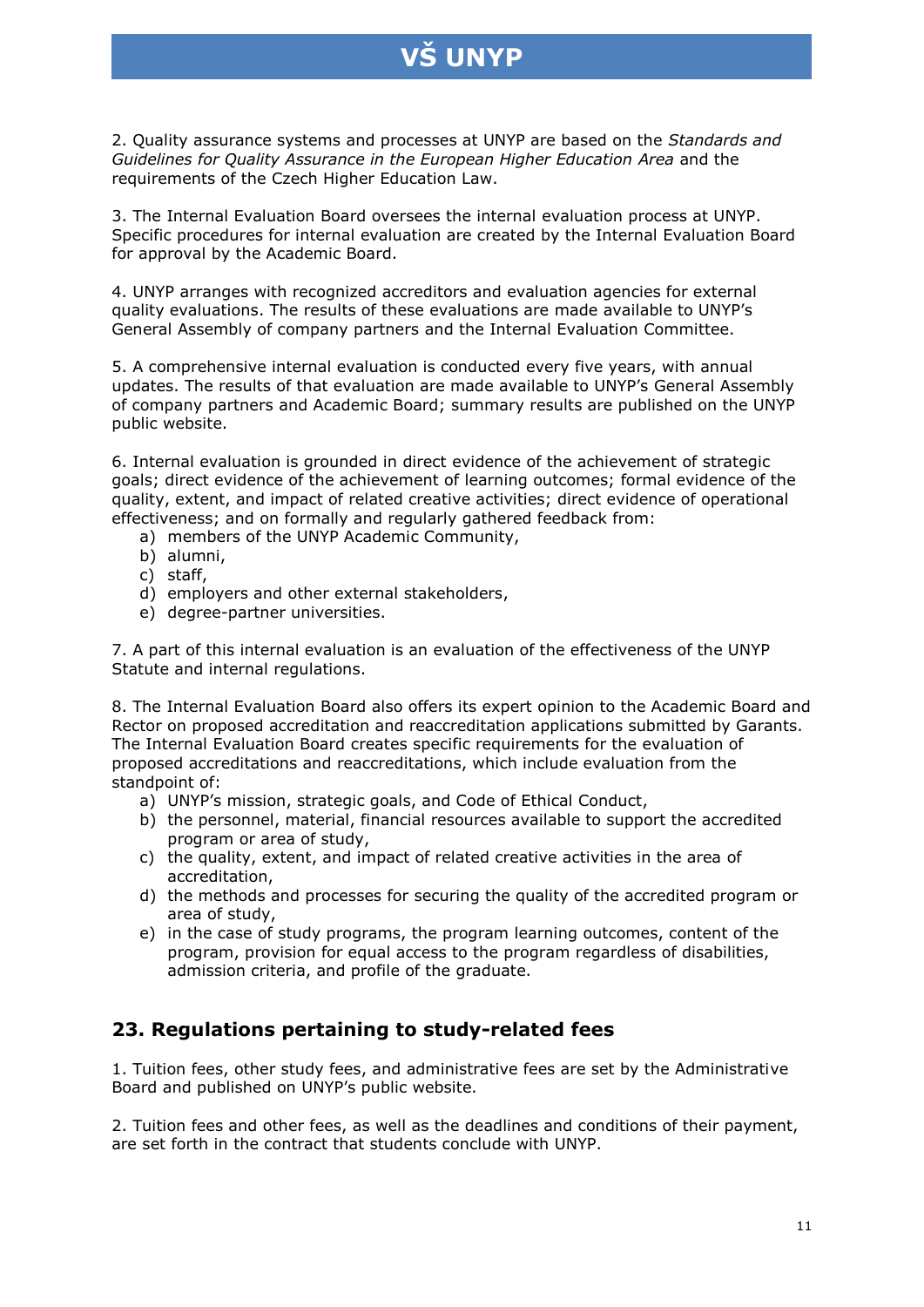### **24. Rules for using academic insignia and holding academic ceremonies**

1. Academic insignia of UNYP are registered trademarks of UNYP, and are an appendix to this Statute.

2. They are used on official study documents, including transcripts, certificates, diplomas, and the Diploma Supplement.

## **25. Lifelong learning**

1. UNYP offers lifelong learning programs, often in cooperation with higher education institutions abroad. These programs supplement, deepen, refresh, or extend the knowledge, understanding, and qualifications of participants.

2. At UNYP this includes:

- a) foreign degree programs offered in cooperation with foreign universities,
- b) certificate programs and other study offered within the framework of accredited study programs,
- c) certificate programs offered outside the framework of accredited study programs.

3. Relations arising from lifelong learning programs are contractual. Conditions, requirements, and specifications of the lifelong learning programs are contained in the respective policies and procedures announced by the President.

4. Individuals may take courses at UNYP without matriculating towards a degree. Such students are considered Lifelong Learning (LLL) students, and do not have official student status in the Czech Republic. Graduates of LLL programs organized by UNYP within the framework of accredited study programs may be admitted to a study program under conditions regulated by program policies.

# **26. Internal regulations**

The Internal Regulations of UNYP consist of:

- a) statute,
- b) study and exam regulations,
- c) disciplinary code,
- d) ethical code,
- e) scholarship regulations.

### **27. Concluding provisions**

1. Matters, authorities, powers and bodies not regulated by this Statute are governed by other UNYP internal regulations and notices.

2. This Statute was approved by the General Assembly of company partners on 23 March 2018.

3. This Statute shall enter into force pursuant to  $\S$  36 (4) and  $\S$  41 (2) of the Higher Education Act on the date of registration by the Ministry of Education, Youth and Sports.

4. This Statute shall become effective pursuant to §36 (4) and §41 (2) of the Higher Education Act on 1 September 2018.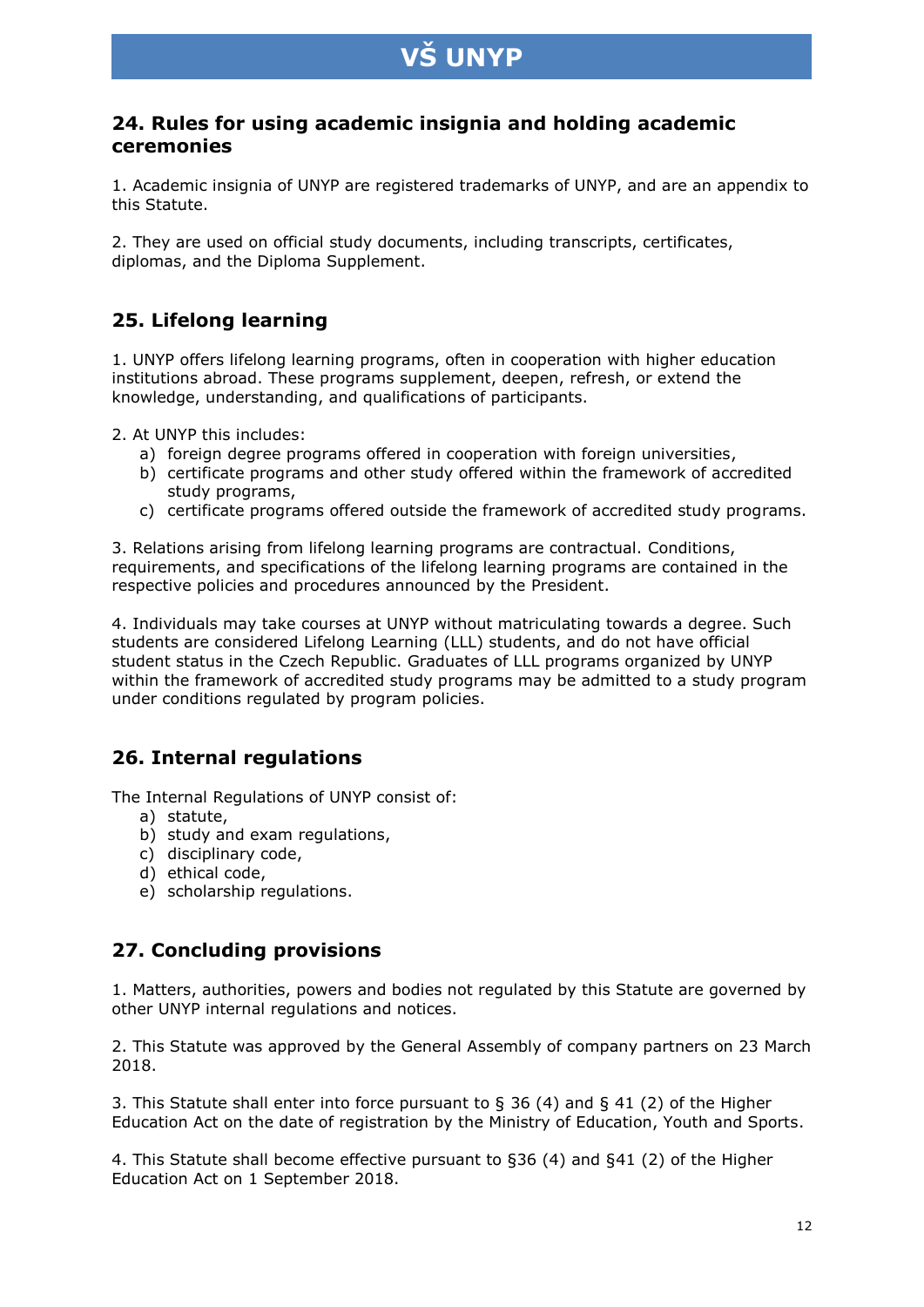**Appendix 1: UNYP logo**



UNIVERSITY OF NEW YORK IN PRAGUE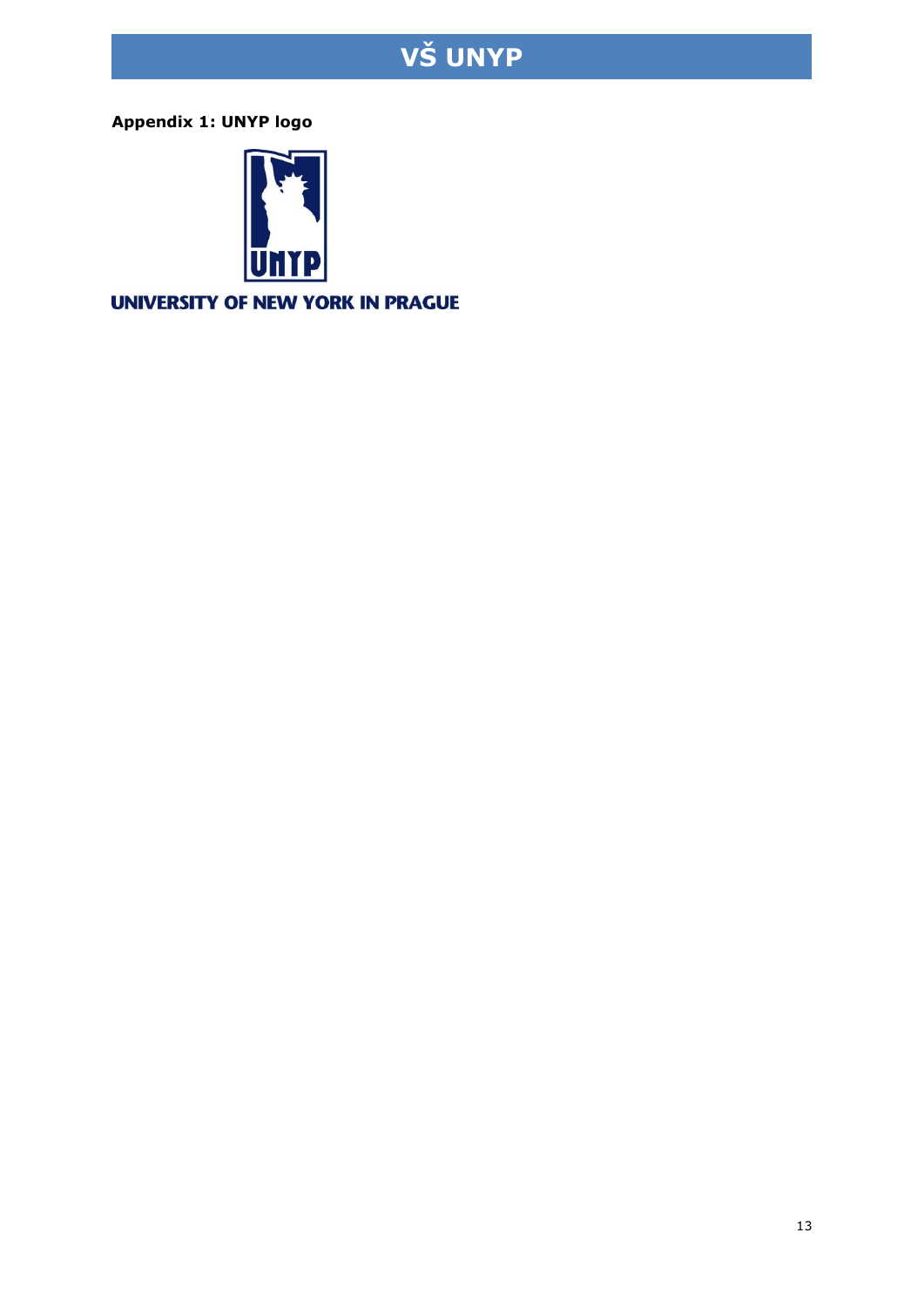# **Internal Regulation: Study & Exam Regulations**

#### **1. Introductory & General Provisions**

1. These Study & Examination Regulations apply to students of study programs accredited under Act No. 111/1998 Coll., On Higher Education Institutions and on Amendment and Supplementation of Other Acts (Higher Education Act), as amended (hereinafter referred to as the "Higher Education Act") by the University of New York in Prague, s.r.o. (hereinafter referred to as "UNYP").

2. Students enrolled in programs offered by UNYP in cooperation with a partner university may also be subject to the policies and regulations of the partner university, which may take precedence over these regulations.

#### **2. Academic Year**

1. The academic year is composed of two obligatory semesters, Fall and Spring. Additional terms may be scheduled for which registration is voluntary.

2. The Academic Calendar is published on the UNYP website.

#### **3. Student Status**

1. An applicant becomes a student of UNYP on the first day of the first semester of the student's enrolment, after completing all conditions for enrolment.

2. Students must register for at least 18 ECTS credits in each obligatory semester unless granted an exception by the relevant Dean. A student may register for no more than 36 ECTS credits in an obligatory semester.

#### **4. Study Programs**

1. Study proceeds according to the study plans of accredited study programs.

2. Teaching takes the form of lectures, seminars, workshops, tutorials, consultations, practical training, experiential learning, and other supported learning directed toward the achievement of defined learning outcomes.

3. Studies are organized in a framework of credit accumulation following a defined study plan. UNYP uses the European Credit Transfer and Accumulation System (ECTS). UNYP also uses an American semester credit system in parallel with ECTS, with one semester credit equal to two ECTS. Study programs may include credit earned as a part of approved expert work experience and study stages abroad.

#### **5. Individual study plan**

1. Students may petition for individual study plans on the basis of serious reasons, such as health- or job-related reasons, or childcare responsibilities.

2. Individual study plans are approved by the relevant Dean. The procedure for the development and approval of individual study plans is given in *UNYP Policies*.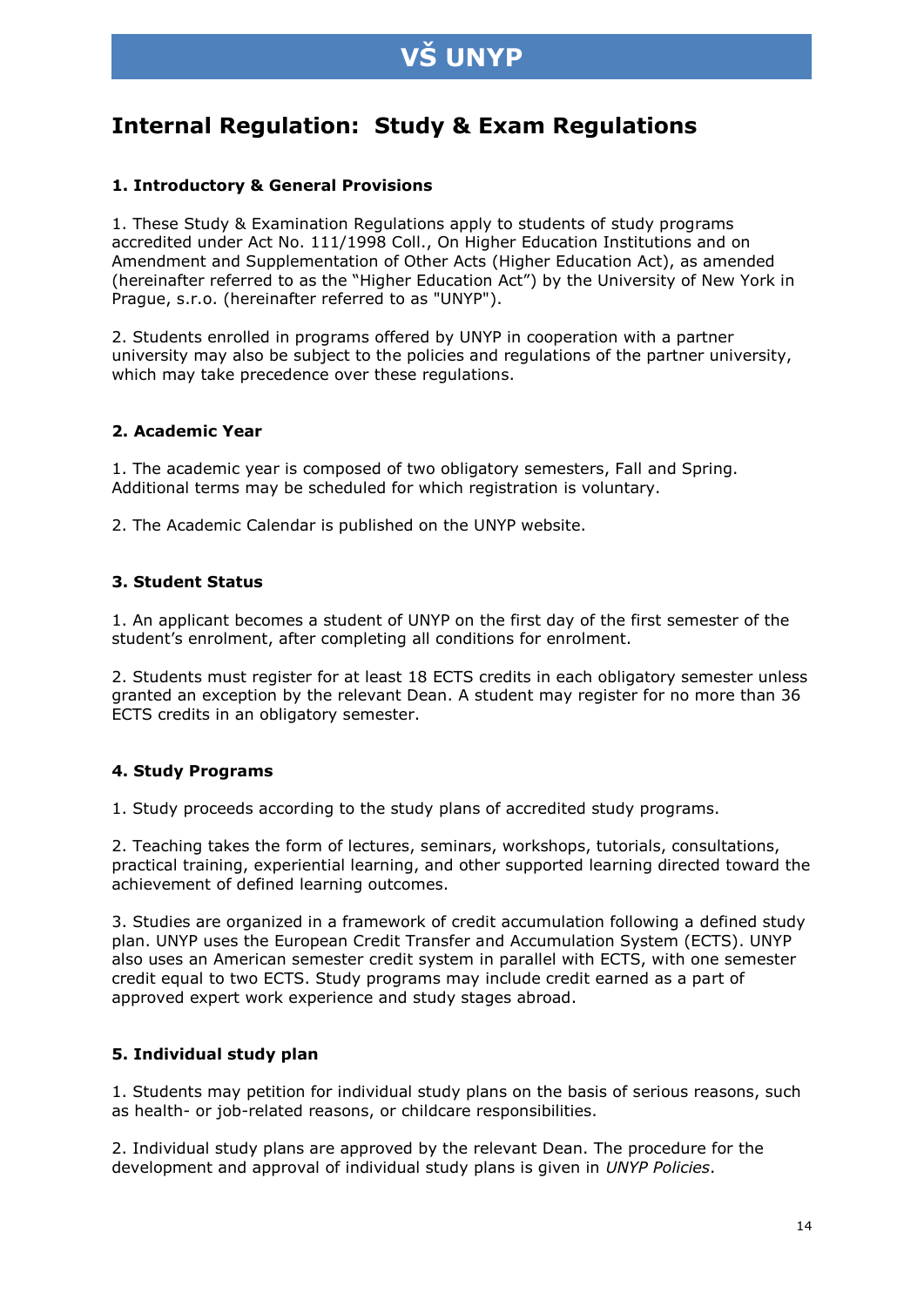3. Individual study plans may not alter the academic standards of a course or study program, nor pose an undue financial or administrative burden on UNYP.

4. Individual study plans for students participating in approved study stages abroad are approved by the student's Dean.

#### **6. Students with Disabilities**

1. UNYP provides reasonable accommodations to students with documented physical, medical, emotional, and learning disabilities.

2. Accommodations cannot alter the academic standards of a course, nor pose an undue financial or administrative burden on UNYP.

3. The Academic Council decides petitions requesting academic accommodations; the Administrative Board decides all other petitions.

#### **7. Evaluation of Learning**

1. Study is evaluated on the basis of earned credits and successfully completed state final examinations, and by fulfillment of other study obligations specified in the study plan and internal regulations of UNYP.

2. The award of credit is based on the evaluation of student work, which may include written and oral exams, papers, homework sets, presentations, and projects, by means of published criteria linked to defined learning outcomes, with formal feedback provided to the student.

3. Individual courses are graded according to the grade system specified in *UNYP Policies*. A course grade is the weighted aggregate of the student's assessed work in the course. Details of each course's assessments, including types of assignment, relevant dates, and evaluation criteria, are set forth in the course syllabus.

4. If a course's final or major assessment is a written work (test, essay, etc.), UNYP will retain the student's work for at least two years.

5. Students are entitled to view their written work submitted for assessment in courses.

6. Grades may only be appealed if the grade was calculated incorrectly, or if the grade does not correspond to the student's achievement according to the grading criteria given with the assignment. The process for appealing a grade is described in *UNYP Policies*.

#### **8. Academic Honesty**

1. The UNYP academic community expects that students will neither give nor receive unauthorized aid on any assessed (graded) work, nor seek an unfair academic advantage for themselves or other students, whether intentionally or unintentionally.

2. Examples of unauthorized aid and unfair academic advantage include cheating, plagiarism, submitting purchased essays, dishonest conduct, and unauthorized collaboration.

3. Suspected violations of academic honesty policies are referred to the Disciplinary Committee.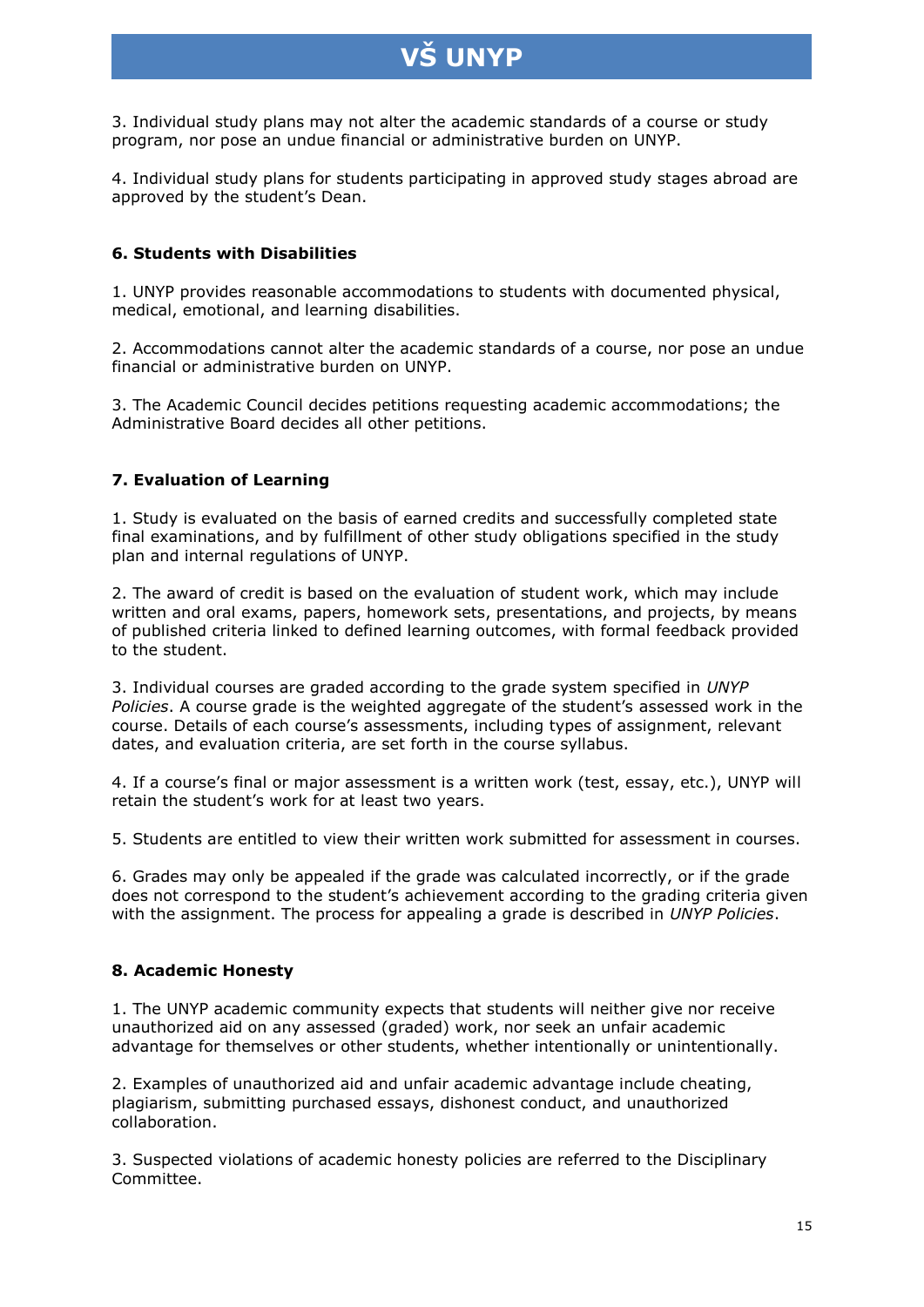

#### **9. Communication**

1. The basic form of communication between UNYP and its academic community is contact via the UNYP information system.

2. Students are required to regularly monitor and use the UNYP information system for all official communication with administrative staff and teachers.

3. Official UNYP information is posted on the UNYP website or information system, and regularly updated.

4. Students are obliged to immediately inform UNYP of changes in their personal data and contact information, including residence and correspondence addresses.

#### **10. Attendance**

1. UNYP may provide for obligatory student participation in planned learning activities, such as lectures, discussions, meetings, fieldwork, and online forums.

2. In the course of the planned educational activities, student's active, positive and professional approach can also be part of the grading/evaluation.

3. Failure to meet a course's attendance requirements may result in failure of the course.

#### **11. Credit Recognition**

1. UNYP may award credit from prior study at accredited colleges, universities, and programs recognized by UNYP, and from certain exams.

2. Credit recognized by UNYP may be applied in the form of:

- a) elective credit
- b) credit and exemption from a required course or course category

3. Decisions on the recognition of credit and exemptions are made by the relevant Dean.

#### **12. Interruption**

1. Students may interrupt studies for a specific period of time by submitting an *Interrupt Studies* form to the relevant academic advisor.

2. Study may be interrupted only in case a student does not have outstanding debts to UNYP.

3. The minimal period of interruption is one semester. The maximum period of continuous interruption is four consecutive semesters. The maximum period of interruption during study in one study program is four semesters.

4. Interruption is different from Term Withdrawal; a student may not interrupt studies in the middle of a term.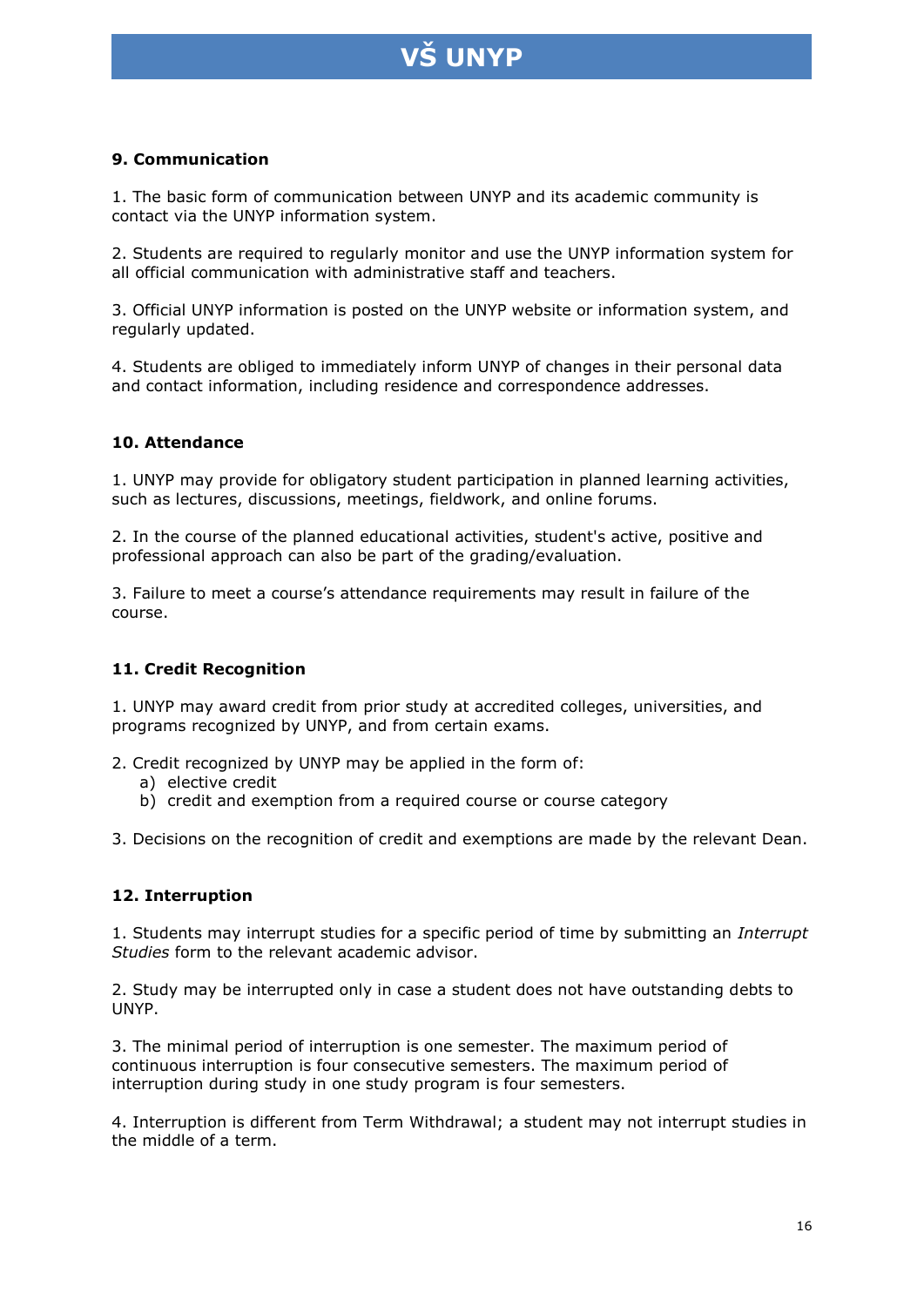# **UNYP**

#### **13. Resignation from Studies**

Students may resign their studies by submitting a *Withdrawal from UNYP* form to the academic advisor. Studies are ended the day the academic advisor receives the form. Students who have resigned their studies may later reapply through the normal admissions process.

#### **14. Closure of Studies**

1. For the proper completion of studies, the student has to fulfill all study obligations stipulated in the curriculum or individual study plan according to the accreditation of the study program and in accordance with these Study Regulations.

2. The Rector decides on the termination of studies in a Bachelor's or Master's degree program pursuant to §56 (1) b) of the Higher Education Act for a student who does not meet the requirements of the study program according to these Study and Examination Regulations.

3. The date of completion of studies pursuant to paragraph (2) is the date on which the decision to terminate the studies became final.

#### **15. State Exams and Thesis**

1. A student becomes eligible to take state exams upon the conclusion of the semester or term in which he or she successfully completes all other study requirements. From that point, the student has one year to successfully complete the concluding state exams and defend the thesis. Only students with no outstanding debt to UNYP may take state exams.

2. UNYP schedules three periods each year during which students may take state exams and defend the thesis.

3. The exam committee has at least three members, of which at least one is a professor or docent. Examiners for state exams are approved in advance by the Academic Board.

4. The thesis is made public at least five working days before the scheduled defense at a site designated by a decision of the Rector, with the exception of theses for which a postponed publication pursuant to paragraph (5) was permitted.

5. The student may request postponement of the publication of the final thesis or part thereof. The request shall be submitted to the Rector before the defense. The Rector decides on the postponement of the publication of the final thesis. The Rector may authorize postponement of the publication of the final thesis, a part or parts thereof, for a period of up to three years.

6. The individual parts of the state exam, including the defense of the thesis, are graded according to *UNYP Policies*. The overall exam is classified Fail (F) if the student fails any part of it. A failed part of the state exam may be retaken maximally twice, and within the time allowed.

7. A student completes the study program the day that all parts of the state exam are successfully completed.

#### **16. Student Conduct**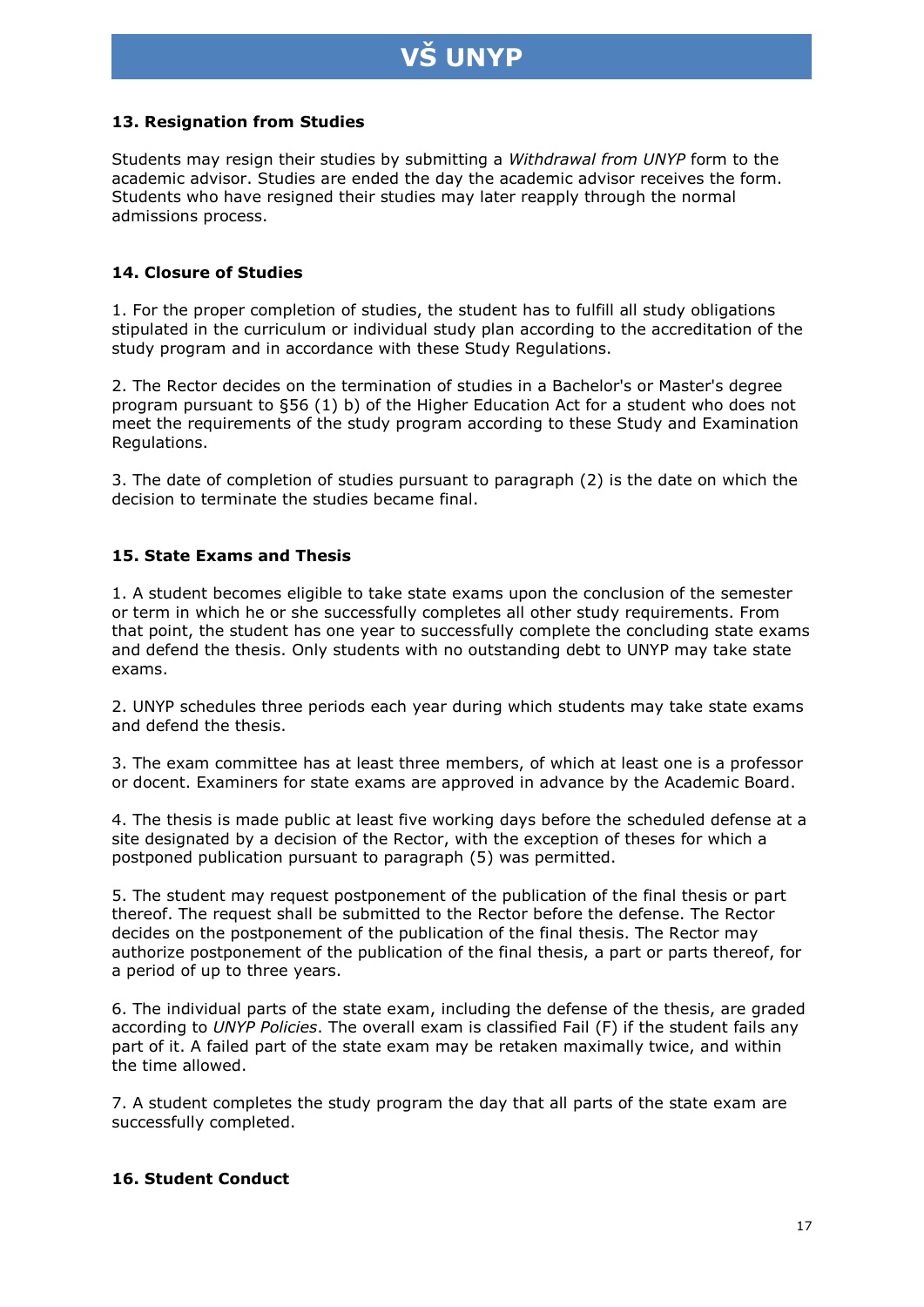

Mature, responsible, and professional behavior is expected of students in dealings with other students, instructors, staff, and other members of the UNYP community; and in contacts with external people and organizations while acting as a UNYP student (e.g., completing assignments, attending course activities, etc.).

#### **17. Decisions on Students' Rights and Obligations**

In proceedings concerning the rights and obligations of students, the provisions of § 68 of the Higher Education Act shall apply. In cases where the Rector decides on a request for review of a decision within the meaning of § 68 (4) of the Higher Education Act, the Rector may also amend or repeal the decision if the decision was made on the basis of a failure to fulfill obligations or a failure to meet the deadlines for reasons the student could not objectively influence.

#### **18. Concluding Provisions**

1. The effectiveness of this Study & Examination Regulation will be reviewed at least every five years by the Internal Evaluation Board, which will recommend revisions in the Regulations for consideration by the President and the Academic Board.

2. The UNYP Study & Examination Regulation was approved by the General Assembly of company partners on 23 March 2018.

3. These UNYP Study and Examination Regulations become valid pursuant to § 36 (4) and § 41 (2) of the Higher Education Act on the date of registration by the Ministry of Education, Youth and Sports.

4. These UNYP Study and Examination Regulations become effective pursuant to § 36 (4) and § 41 (2) of the Higher Education Act on 1 September 2018.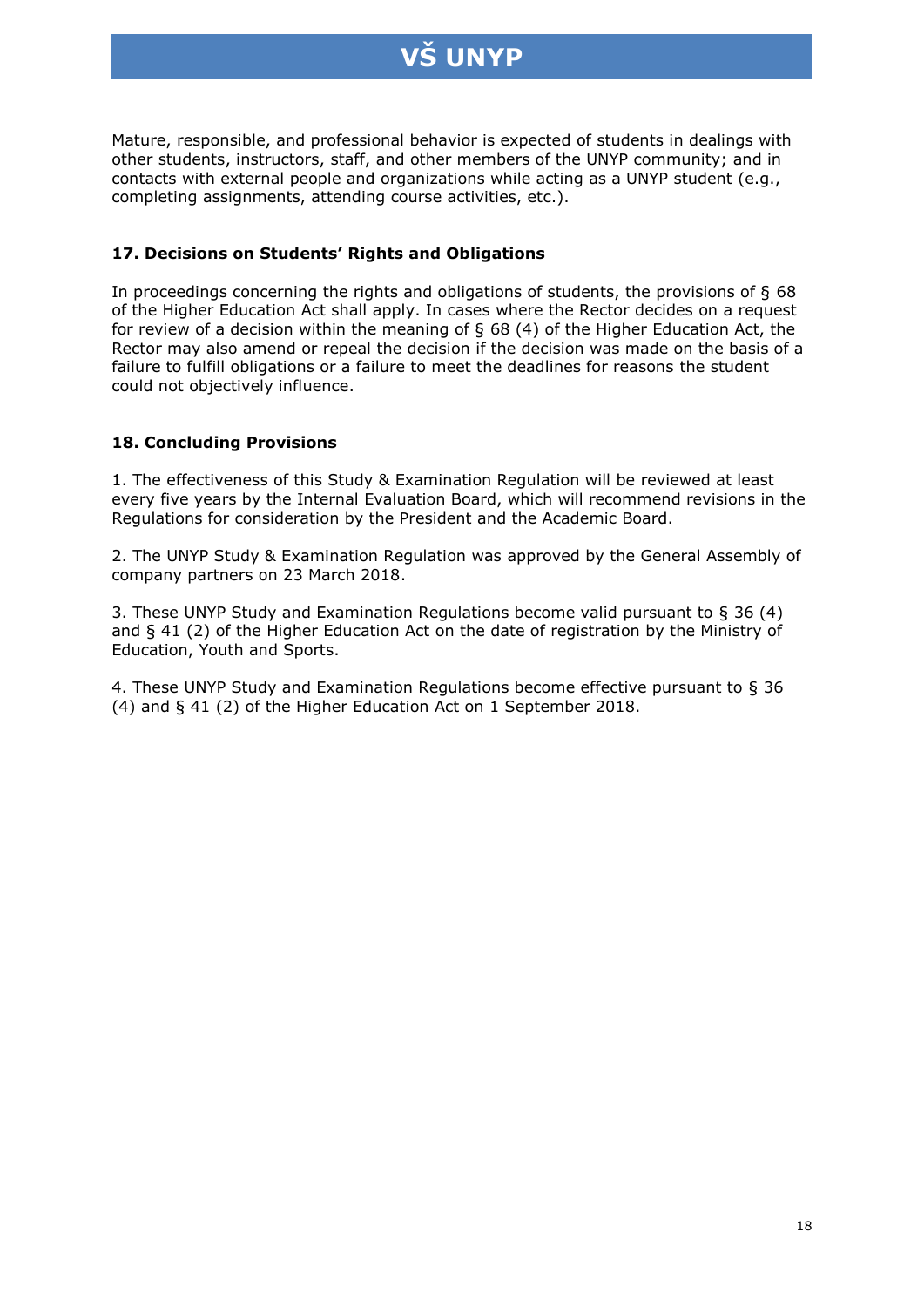# **VS UNYP**

# **Internal Regulation: Disciplinary Code**

#### **1. Introductory provision**

This disciplinary code for students of the University of New York in Prague, s.r.o. (hereinafter referred to as the "Disciplinary Code") is an internal regulation of the University of New York in Prague, s.r.o. (hereinafter referred to as "UNYP") pursuant to § 17 (1) (Higher Education Act), as amended (hereinafter referred to as the "Act") and the UNYP Statute. It regulates the way the UNYP Disciplinary Committee acts and the procedure for holding hearings on UNYP students' disciplinary offenses and imposing sanctions.

#### **2. Disciplinary offense and sanctions**

1. A disciplinary offense is a violation of obligations under the law or UNYP internal regulations.

2. A disciplinary infraction may not be dealt with if more than a year has passed since it was committed or if a final verdict has been handed down in the case of a criminal matter. The one-year limit does not include any time in which the individual was not a student.

3. For a disciplinary offense, one of the following sanctions may be imposed:

- a) warning,
- b) conditional exclusion from studies, including the specification of a deadline by which certain conditions must be met,
- c) dismissal from study.

4. When imposing a sanction, account shall be taken of the nature of the conduct by which the disciplinary offense was committed, of the circumstances in which it occurred, of the consequences, of the degree of fault, of the behavior of the student who committed the disciplinary offense and of the attempt to correct the consequences.

5. In the case of conditional exclusion from studies, the time limit and the specification of a deadline by which certain conditions must be met shall be determined according to the severity of the disciplinary offense. The student will be considered to have violated the conditions if, during the period set for meeting conditions, the student commits another disciplinary offense, except for a less serious disciplinary offense committed by negligence.

6. If, in the event of a conditional exclusion from studies, the student successfully meets the conditions, the Rector will certify that conditions for further study are met. If the Rector decides the conditions are not met, even during the period granted, the Rector decides on dismissal from study. If the Rector fails to decide per the previous sentence within two months from the expiration of the deadline for the conditions, the student is deemed to have met the conditions.

7. Dismissal from studies is only possible in the case of the deliberate commission of a disciplinary infraction.

Students who were admitted to studies as a consequence of a fraudulent act on their part will be expelled.

#### **3. Disciplinary Committee**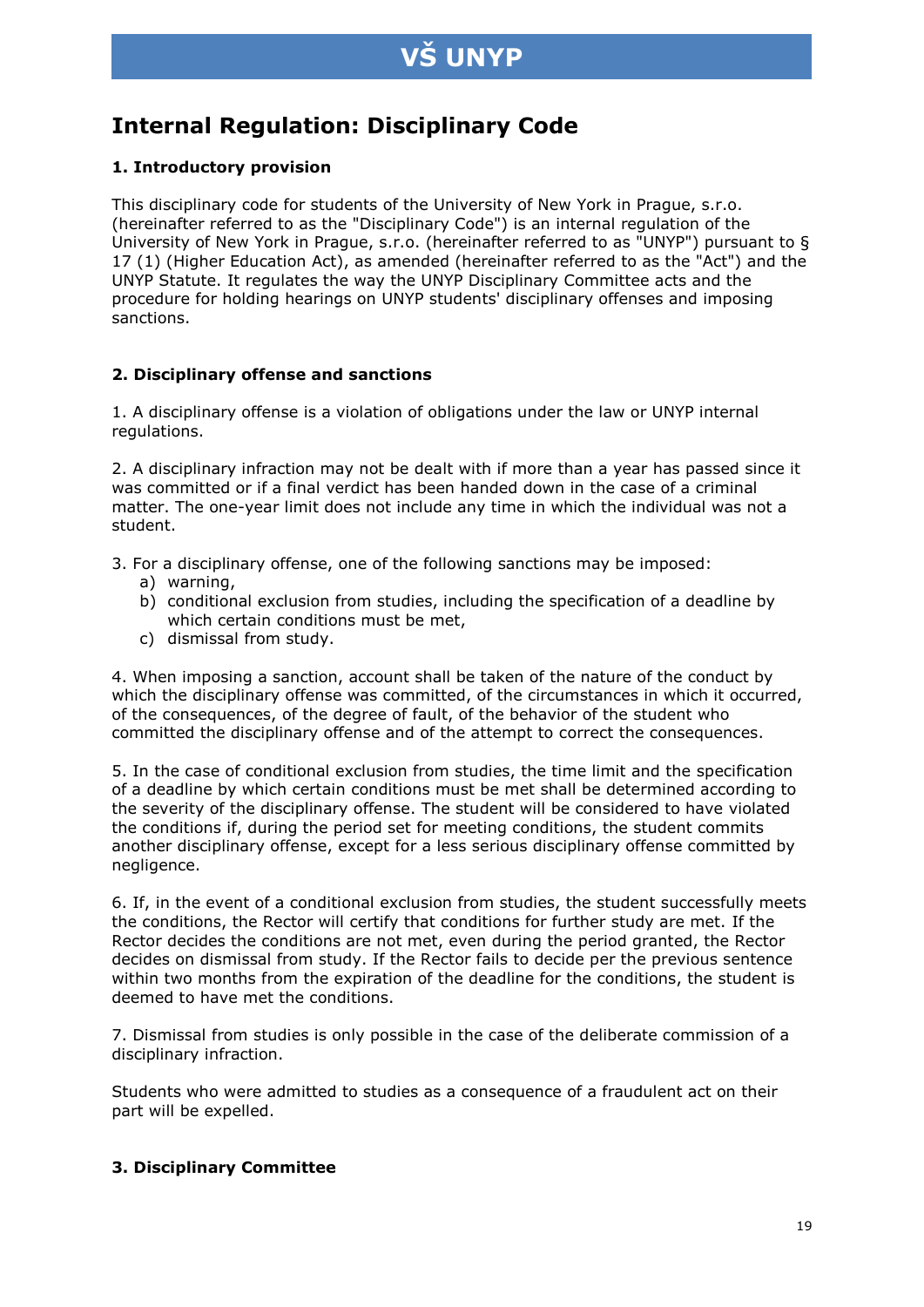# **UNYP**

1. The composition of the UNYP Disciplinary Committee (hereinafter referred to as the "committee"), the manner of appointing and removing members, and the duration of their term of office shall be determined by the UNYP Statute.

2. The proceedings of the committee are governed by the chair, or in the absence of the chair, the member of the committee whom the chair designates. If the position of the chair is not occupied, the Rector shall convene a meeting of the committee, whose program shall be the election of a chair of the committee, and delegates a member of the committee to conduct proceedings until the election of the chair.

3. The committee's deliberations are not public.

4. The committee has a quorum if an absolute majority of its members are present. Resolutions of the committee are adopted by an absolute majority of the votes of the members present.

5. A member of the committee who can reasonably be expected to have an interest in the result of the proceedings with regards to the member's relation to the matter, to the parties of the proceedings or to their representatives, such that the member's impartiality may be questioned, shall be excluded from all disciplinary proceedings which could influence the outcome of the proceedings.

6. A participant in the proceedings may object to the bias of a member of the committee as soon as he or she becomes aware of it. The objection shall be disregarded if the party to the proceedings demonstrably knew about reasons for exclusion but did not make an objection without undue delay. The chair of the committee shall decide on the objection without delay by resolution, or the Rector, if the bias of the chair of the committee is objected to.

7. A member of the committee who learns of circumstances indicating that he or she should be excluded under paragraph (5) above shall immediately notify the chair of the committee who shall decide without delay whether a member of the committee is excluded. If the chair of the committee becomes aware of circumstances suggesting that he or she should be excluded under paragraph (5) above, the chair shall be obliged to immediately inform the Rector who shall decide without delay whether the chair of the committee is excluded.

8. A resolution on a proposal for a sanction or other procedure for resolving a disciplinary offense is made by means of a record of voting. This record is signed by all members of the committee present.

9. A record is made of the committee's proceedings and signed by the chair of the committee, or in case of the absence of the chair, by the member designated per paragraph (2).

10. The chair of the committee shall submit to the Rector, within five working days of the end of the meeting, a proposal for the imposition of a sanction or other procedure for the settlement of the disciplinary offense, the minutes of the meeting, and the protocol on the vote on the proposal.

11. Members of the committee shall be required to maintain confidentiality regarding facts learned in connection with disciplinary proceedings and which, in order to ensure the proper performance of public administration or in the interest of others, require them to remain confidential. The members of the committee shall be exempt from this duty only for reasons provided for by a special law or by the consent of the person concerned.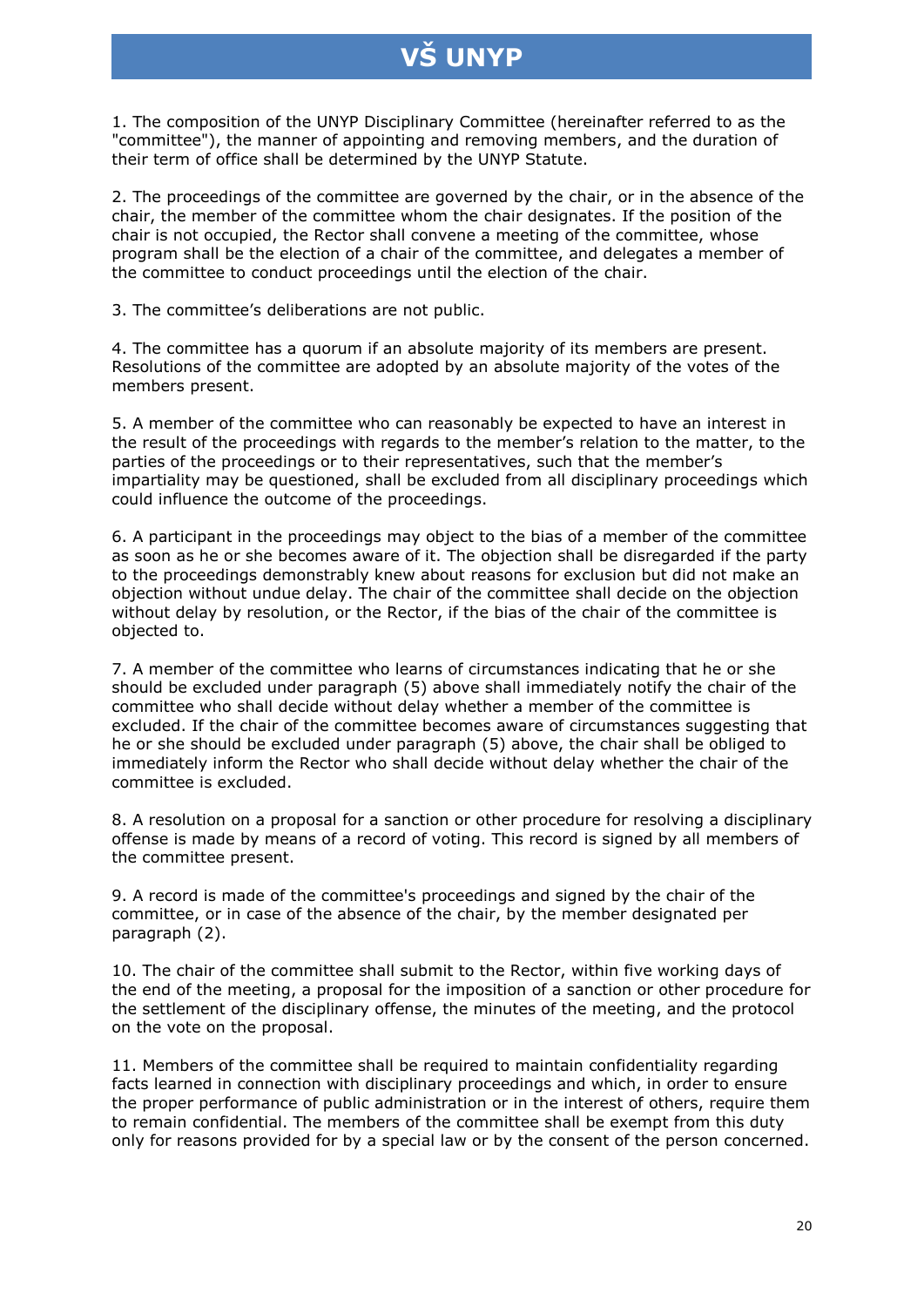# **UNYP**

#### **4. Initiating disciplinary proceedings**

1. Disciplinary proceedings shall be initiated by the committee, acting upon a proposal from the Rector.

2. The Rector's proposal must include

- a) a description of the act,
- b) a justification for regarding the act as a disciplinary infraction,
- c) the supportive evidence.

3. If the proposal does not contain the elements referred to in paragraph (2), the chair of the committee shall request the Rector to correct the defects of his proposal. If the Rector fails to correct these defects within a reasonable period of time, the defective proposal shall be disregarded. The Rector's right to submit a new proposal is unaffected.

4. Oral hearings shall take place on the disciplinary offense. The chair of the committee, or a member of the committee appointed by the chair, shall convene a meeting of the committee without undue delay upon receipt of the proposal of the Rector in a manner which guarantees the proper invitation of all members of the committee.

5. Disciplinary proceedings shall commence on the date of delivery of the proposal for opening disciplinary proceedings by the student.

6. The student must be invited in writing to the oral hearing; if there is no danger from delay, the student must be invited at least five days in advance of the hearing. The invitation must include the day, the hour, and the place where the meeting will be held and is delivered in accordance with § 69a (2) of the Higher Education Act.

7. If a student has a representative, an invitation is also delivered to the representative.

#### **5. The hearings on a disciplinary offense**

1. The oral hearing shall be held in the presence of a student suspected of committing a disciplinary offense. The student may be represented by a representative. The student is required to appear in time at the designated place; if the student cannot do so for serious reasons, the student shall be obliged to apologize without delay to the chair of the committee. The apology is usually written and must be delivered to the chair of the committee no later than the day of the committee meeting. The committee shall decide on the reasons for the apology.

2. In the absence of the student or his / her representative, a disciplinary offense may be dealt with if the student or his / her representative fails to attend the meeting without a proper excuse, although they have been invited to do so in accordance with Article 4 (6) and (7).

3. The committee shall be required to ascertain the facts, in particular the nature of the conduct by which the disciplinary offense was committed, the circumstances in which it occurred, and the consequences thereof.

4. The chair of the committee may invite witnesses at the hearing, or other persons, who may assist in the objective assessment of the disciplinary offense in question.

5. A student has the right to attend the proceedings of the committee, except when voting takes place; he / she may propose and provide evidence, comment on all supporting evidence and documents, inspect the written documents and, with the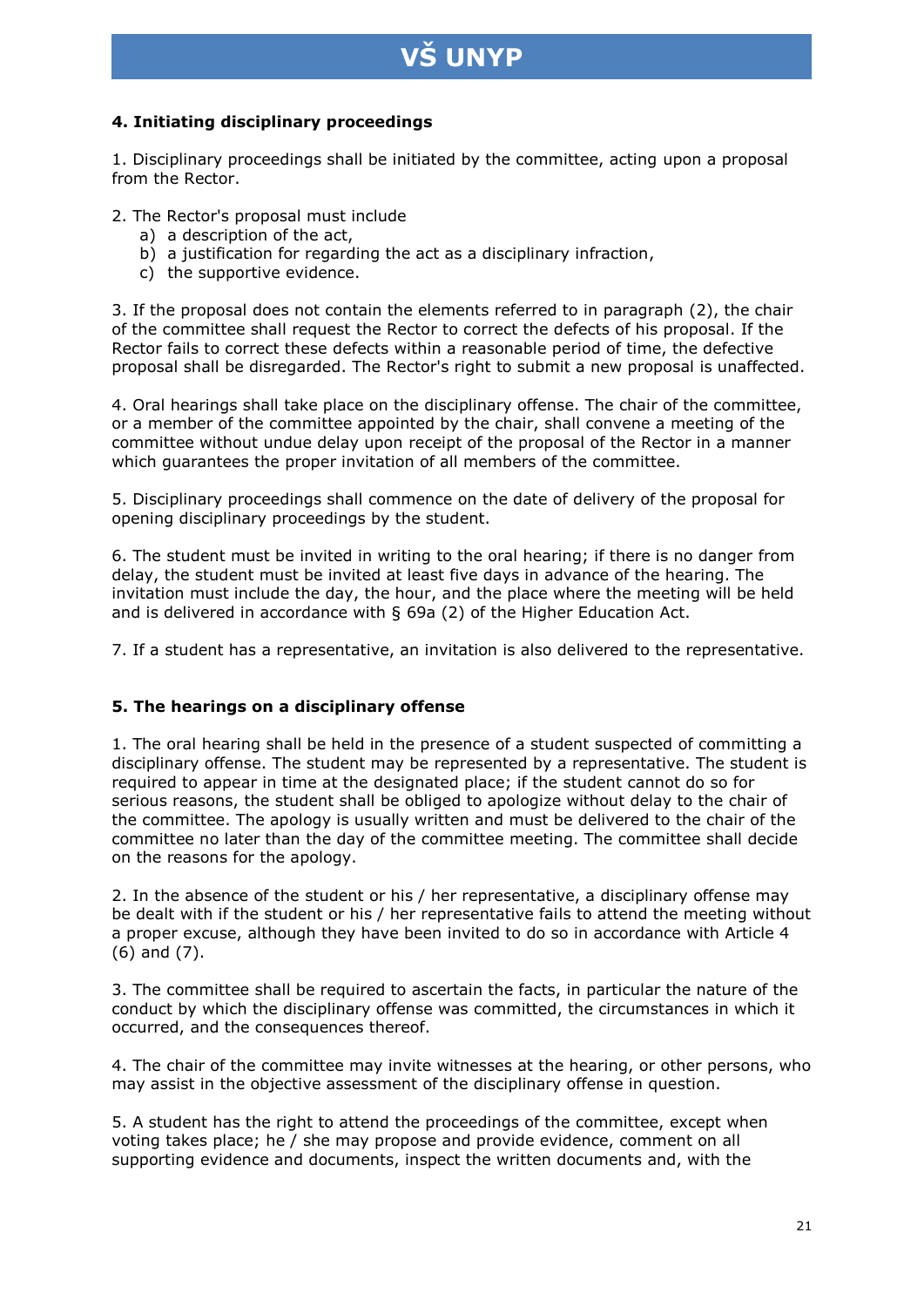exception of the voting protocol, inspect the minutes of the committee's proceedings and obtain extracts from them.

6. After discussing the matter, the committee shall decide on a proposal that the Rector

- a) decide that the student has committed the disciplinary offense and, at the same time, the committee proposes to impose a sanction in accordance with Article 2 (3),
- b) decide that the student has committed the disciplinary offense and at the same time the committee proposes to waive the imposition of a sanction, or
- c) discontinue the disciplinary proceedings.

7. The committee shall decide on a proposal that the Rector discontinue the disciplinary proceedings if

- a) it turns out that the matter is not a disciplinary offense,
- b) the evidence fails to show that a disciplinary offense has been committed by the student, or
- c) the person suspected of committing a disciplinary offense is no longer a student.

8. The resolution referred to in paragraph (6) shall be communicated by the committee to the student and his / her representatives, if they are attending the meeting.

#### **6. Decision on a disciplinary offense**

1. The Rector shall decide without undue delay on a disciplinary offense on the basis of the committee's proposal.

2. Before taking a decision, the Rector will invite the student to express her or her views on the merits of the case, setting a reasonable deadline for the student to do so.

3. Where the committee decides on a proposal pursuant to Article 5 (6) a), with the exception of the sanction for the disciplinary offense referred to in Article 2 (8), the Rector may

- a) impose the sanction proposed by the committee,
- b) to impose a milder penalty, or
- c) waive the sanction if the discussion of the disciplinary offense itself leads to correction.

4. The Rector shall decide according to the proposal of the committee if the committee decides on the proposal

- a) pursuant to Article 5 (6) a) in the case referred to in Article 2 (8), or
- b) pursuant to Article  $5(6)$  b) or c).

5. The decision must be made in writing and delivered to the student. The decision must include a statement on the finding of a disciplinary offense and the determination of a sanction, or a statement on the finding of a disciplinary offense and a waiver of a penalty, or a statement on the cessation of disciplinary proceedings. In addition, it must contain a justification and instructions on the possibility of appeal. If the student is represented in the proceedings by a representative, the decision is delivered to the student and the representative, with the delivery to the student having no effect on the deadlines.

#### **7. Appeal procedure**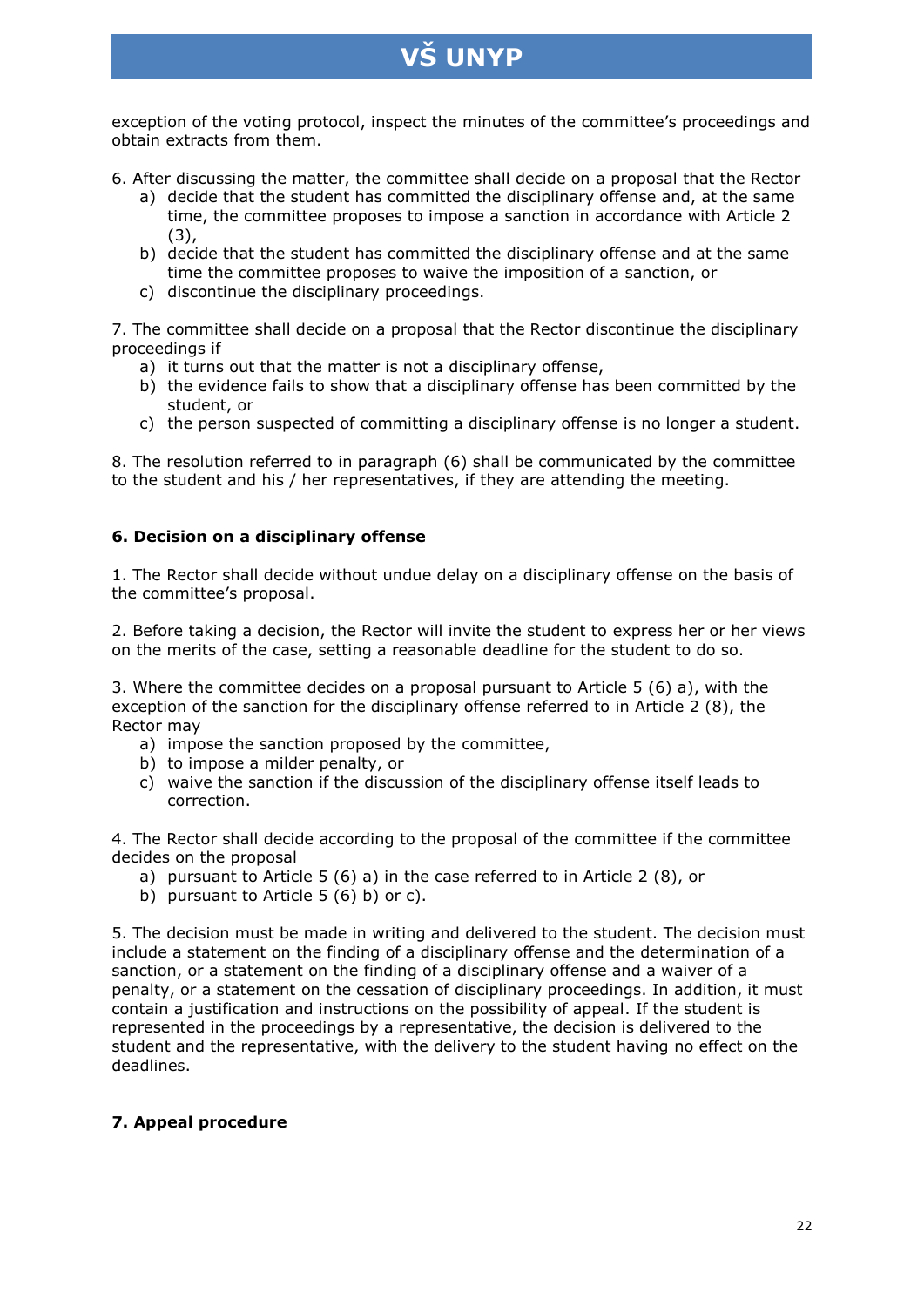1. The student may appeal against the Rector's decision on a disciplinary offense within 30 days from the date of his / her notification. The suspensive effect of an appeal can not be ruled out.

2. The Rector decides on appeals.

3. The Rector shall review legal compliance of the negative decision and proceedings preceding the decision with legal provisions and the internal regulations of UNYP.

4. As a result of decisions taken pursuant to the Rector's decision, the officers and official bodies of UNYP or one its constituent parts will take measures, where these are required, to restore a student's rights and to eliminate or at least mitigate the consequences of a wrong decision.

#### **8. Concluding provisions**

1. This Disciplinary Code must be interpreted in the sense of the relevant legal provisions, the UNYP Statute and other internal regulations of UNYP.

2. Proceedings which have not been terminated on the date of effect of this Disciplinary Code shall be completed in accordance with this Disciplinary Code. Members of the UNYP Disciplinary Committee appointed under the present disciplinary code shall be deemed to be members appointed under this Disciplinary Code for the term of office specified in their appointment according to the current Disciplinary Code.

3. The UNYP Study & Examination Regulation was approved by the General Assembly of company partners on 23 March 2018.

4. These UNYP Study and Examination Regulations become valid pursuant to § 36 (4) and § 41 (2) of the Act on the date of registration by the Ministry of Education, Youth and Sports.

5. These UNYP Study and Examination Regulations become effective pursuant to § 36  $(4)$  and  $\S$  41  $(2)$  of the Act on 1 September 2018.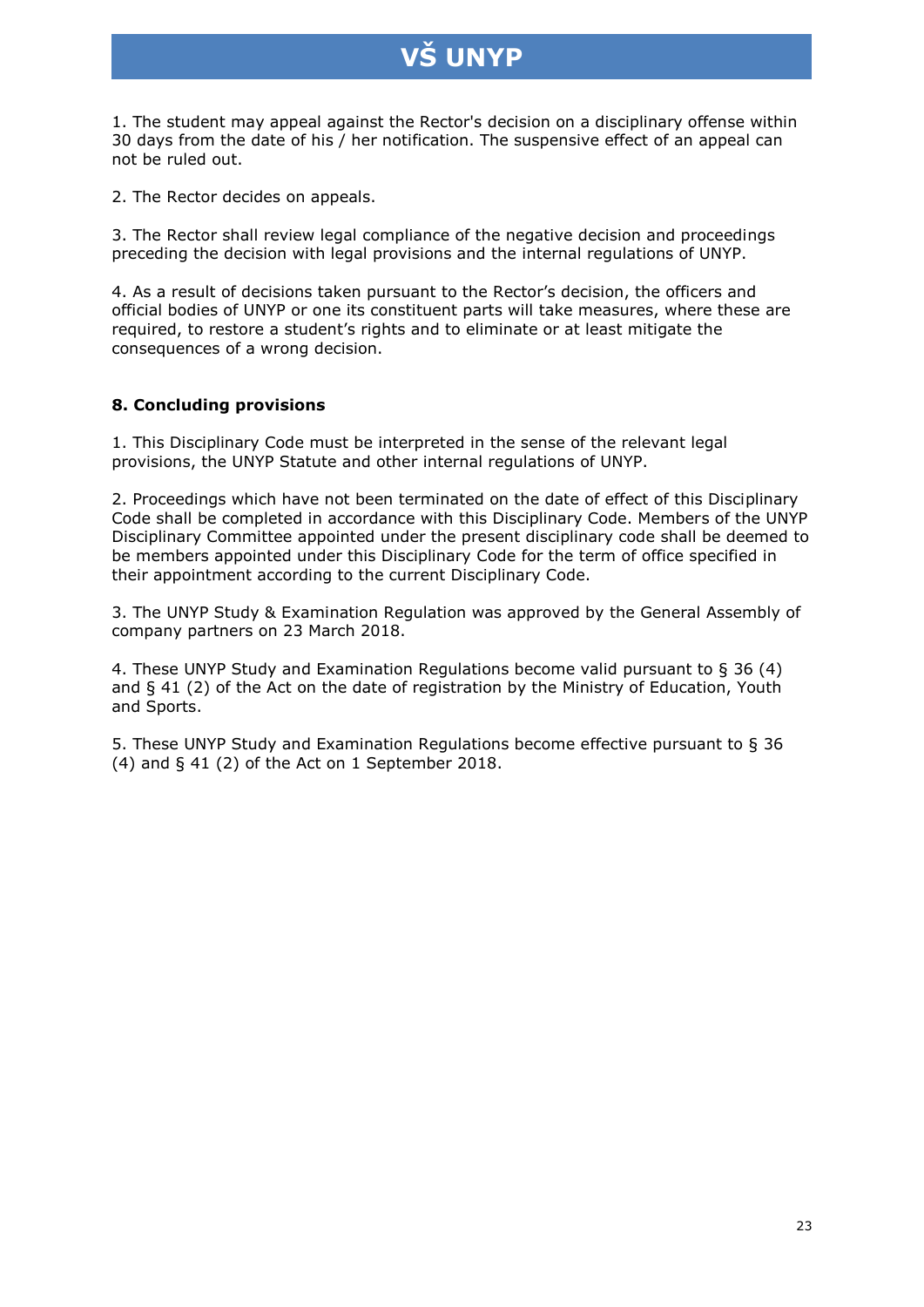# **Internal Regulation: Scholarship Regulations**

#### **1. Introductory provisions**

1. The Scholarship Regulations of UNYP (hereafter, "Scholarship Regulations") are issued in accordance with §  $17$  (1) g) of the Act no. 111/1998 Coll., relating to universities, and the changes and amendments to other relevant acts (the Universities Act), as amended, (hereafter, the "Act") as an internal regulation of the University of New York in Prague, s.r.o. (hereafter, "UNYP"), and contain the rules governing the awarding of scholarships to students who are on the degree programs realized by UNYP.

2. Scholarships covered by this Scholarships Regulations shall be paid from UNYP's Scholarship Fund and from grants and contributions from the state budget.

#### **2. Types of scholarship**

1. A student may be awarded a scholarship, funded by monies from grants and contributions from the state budget, according to the following:

- a) § 91 (2) e) of the Act (hereafter to be referred to as the "housing stipend"),
- b) § 91 (3) of the Act (hereafter to be referred to as the "social stipend").

2. A student may be awarded an extraordinary scholarship funded from UNYP's own resources, from donations, and from other earmarked funds. Extraordinary scholarships are proposed by the Rector, who decides on their amount.

#### **3. Housing stipend**

1. The housing stipend is awarded by the Rector to those students who fulfil the following conditions:

- a) he/she is a student on full time course of studies,
- b) he/she is enrolled in the first study program or in its linked degree program; or has transferred from one study program to another and his/her previous course of studies have been recognized; in the case of simultaneously studied study programs, the student is considered to be enrolled only once, and that in the study program in which he/she was enrolled earlier. Enrollment in a study program other than a full-time study program is disregarded for the purposes of the granting of this stipend,
- c) the student has not exceeded the standard study period in any of his/her simultaneously studied study programs,
- d) he/she does not have permanent residence in the region in which his/her studies are is situated; if he/she studies in Prague, that he/she does not have permanent residence in Prague.

2. The forms, terms and deadlines for the submission of applications for the housing stipend are set by the Rector for the relevant academic year.

3. Entitlement to the granting of the housing stipend arises from the first day of the month in which the student submits his/her application.

- 4. The housing does not cover the months of July and August.
- 5. The housing stipend cannot be paid out:
	- a) for the month when the student has interrupted his/her studies for the entire month;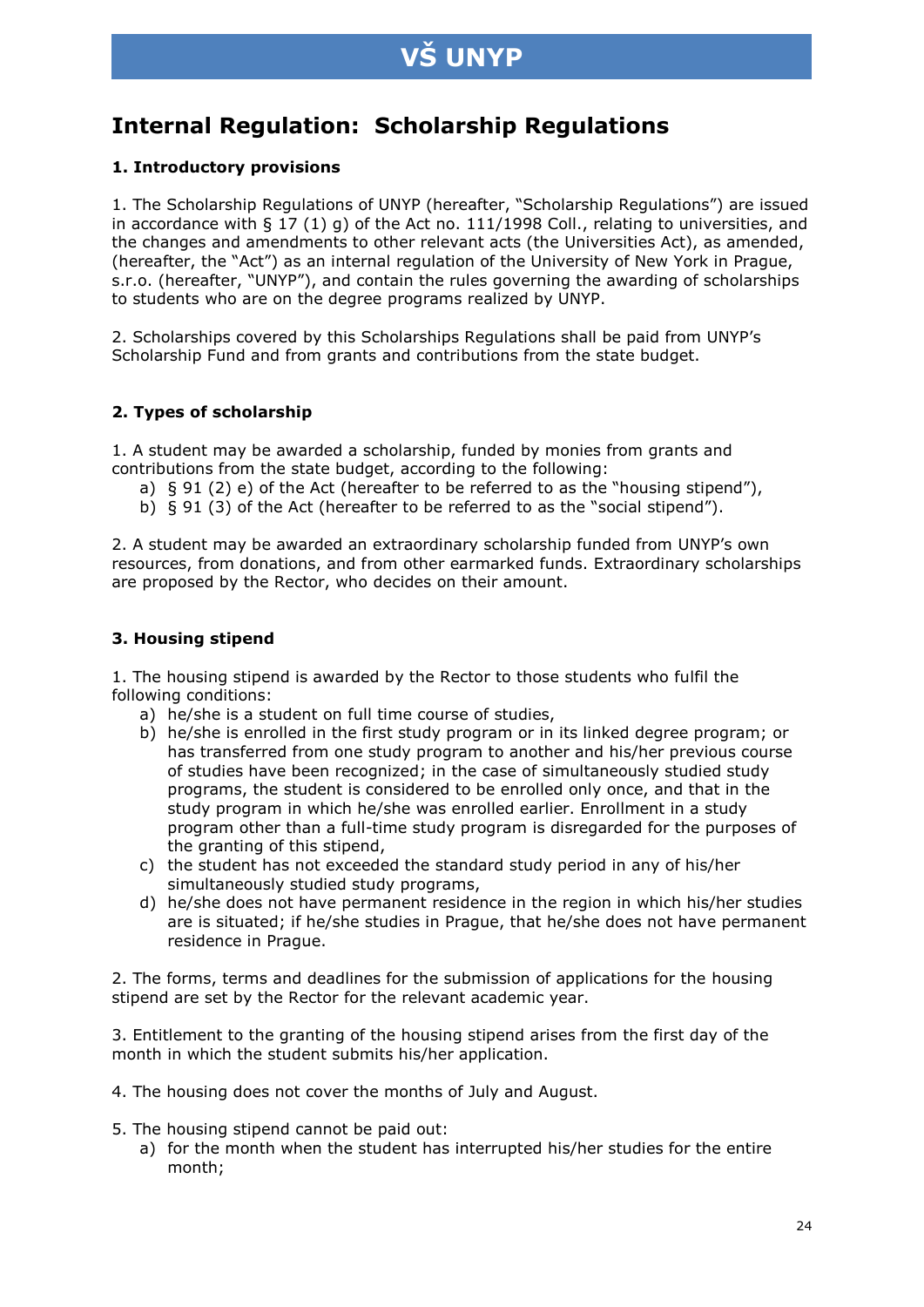- b) from the month following the day on which the student has ended his/her studies according to § 55 and § 56 of the Act;
- c) from the month following the day on which the conditions for deciding on the granting of the housing stipend have changed.

6. Housing stipends are paid retrospectively at the end of the calendar quarter in which the entitlement to payment has arisen; that is: to 31 December, 31 March, and 30 June.

7. The student is obliged to acquaint, without delay, the relevant student affairs department of all facts which will have an effect on the payment of the housing stipend.

8. Non-fulfillment of any of the conditions contained in Paragraph (1) a) to d) means that the student loses entitlement to the housing stipend.

#### **4. Social stipend**

1. The social stipend is awarded on the basis of the student's social situation according to § 91 (3) of the Act, in a set amount and manner of its awarding as laid down in this Act.

2. The forms, terms and deadlines for the submission of applications for the housing stipend are set by the Rector for the relevant academic year.

3. An essential condition for the application for the social stipend is an undertaking by the student to immediately inform the relevant office of any change in his/her circumstances that affect the conditions under which the stipend was granted.

4. The student is entitled to the social stipend for the standard period of study for each full calendar month during which he/she satisfies the conditions for the granting of the social stipend; however, this entitlement to the social stipend does not apply during the months of August and September.

5. As a rule, the social stipend is paid for three months retrospectively.

#### **5. General provisions**

1. Annual funding for the scholarships/stipends is raised from grants and contributions from the state budget in accordance with  $\S$  2 (1) of the Act, and is set down in the budget for a given calendar year.

2. § 68 of the Act covers the decisions relating to the granting of scholarships/stipends.

3. All the types of scholarships/stipends are paid in Czech Crowns by bank transfer to the student's own bank account.

4. The housing and social stipend are paid to the students at the latest on the thirthieth day of the month following the relevant payment term.

#### **6. Closing provisions**

1. These Scholarship Regulations were approved by the General Assembly of company partners on 23 March 2018.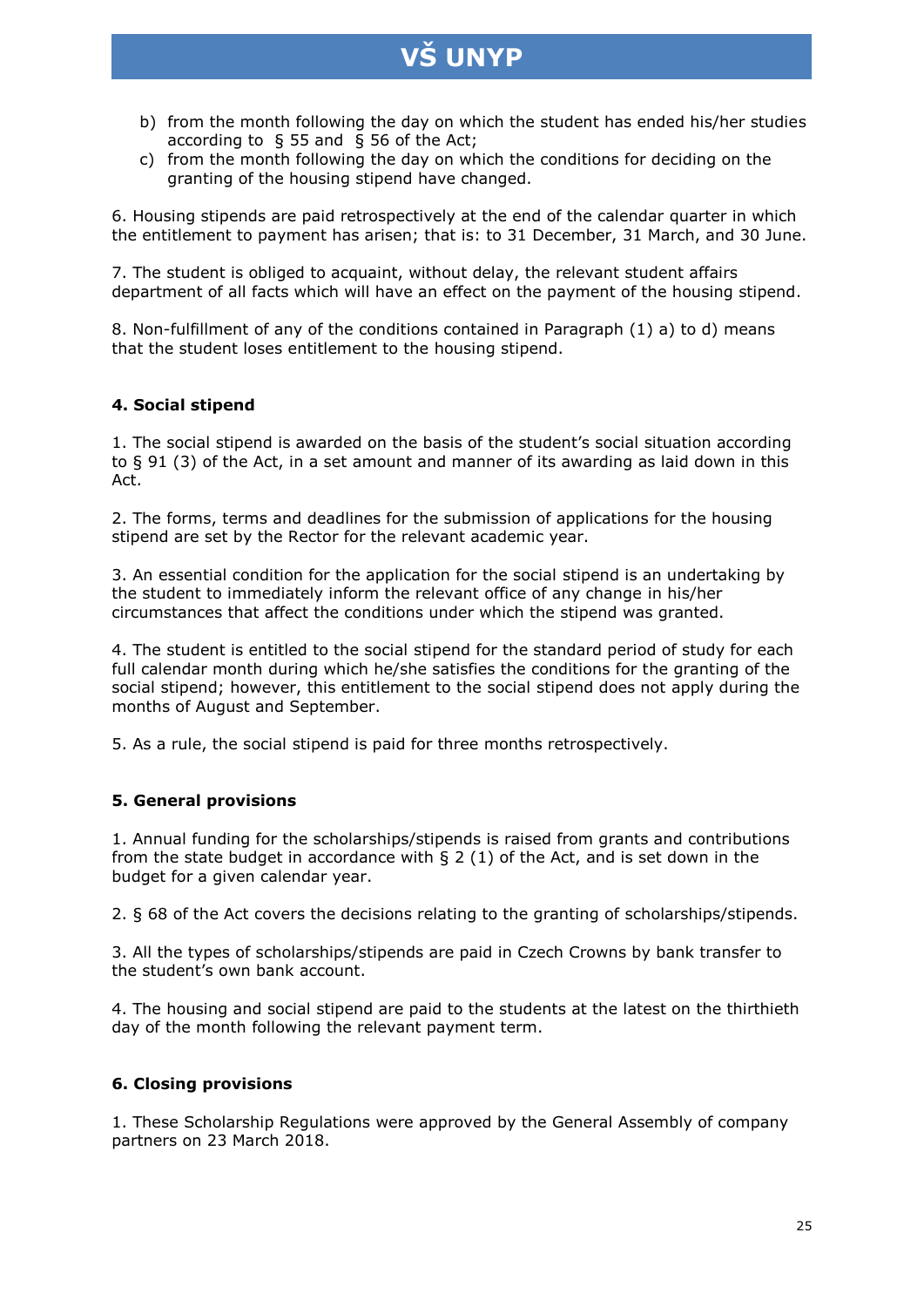2. These Scholarship Regulations become valid pursuant to § 36 (4) and § 41 (2) of the Act on the date of registration by the Ministry of Education, Youth and Sports.

3. These Scholarship Regulations become effective pursuant to § 36 (4) and § 41 (2) of the Act on 1 September 2018.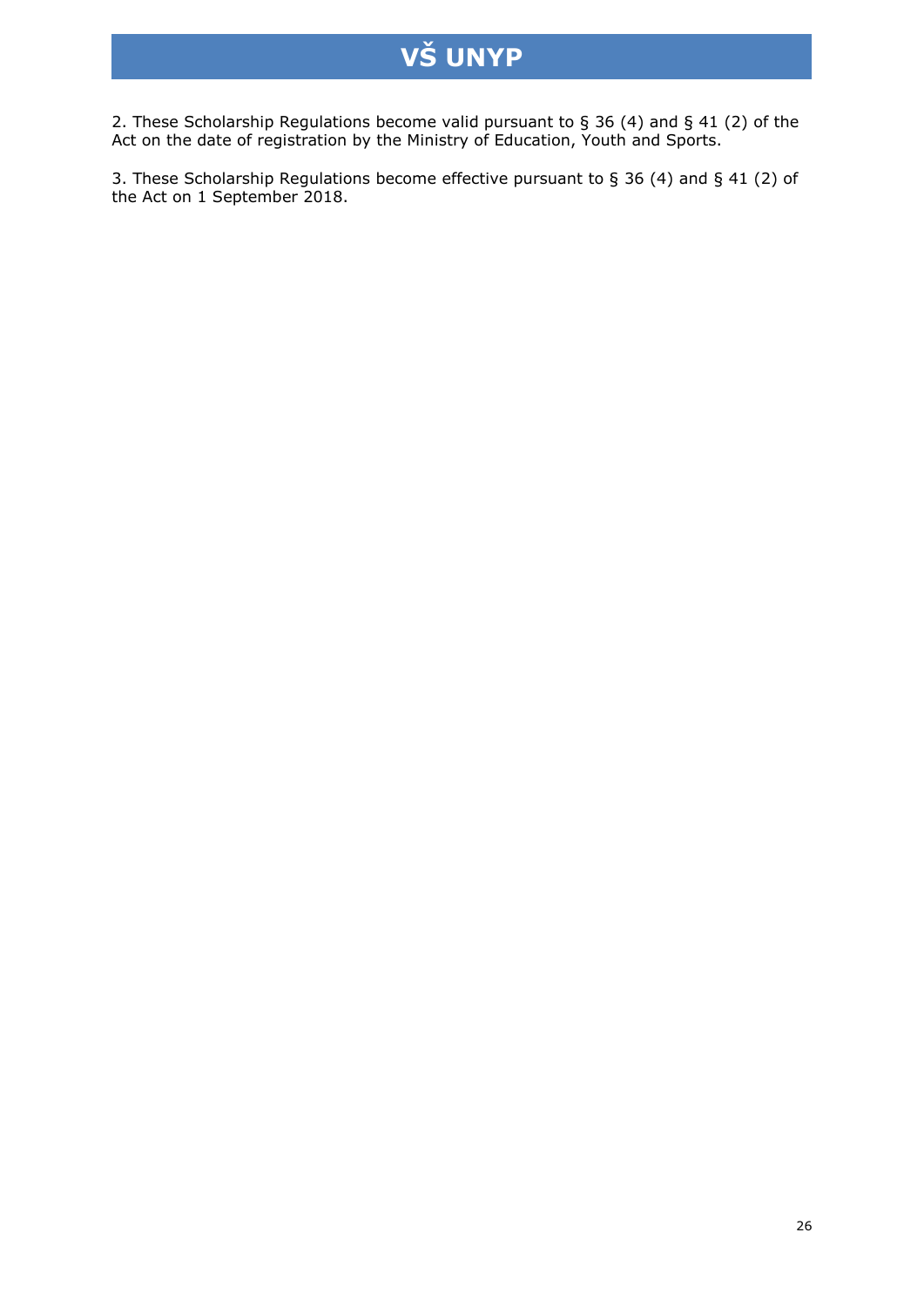# **S UNYP**

# **Internal Regulation: Code of Ethical Conduct**

#### **1. Preamble**

To maintain and promote excellence and integrity at UNYP, the General Assembly of Company Partners has created this Code of Ethical Conduct, setting forth the principles to which UNYP subscribes and to which every UNYP member - the academic community and every employee, officer, and board member of UNYP – is expected to adhere. This code stands alongside and works in conjunction with other UNYP policies and procedures. Managers have a particular responsibility to uphold this code, to encourage their subordinates to do so, and to recognize and report suspected violations.

#### **2. Ethical approach to its mission**

1. UNYP is dedicated to education in an inclusive and equitable learning environment that enables its students, teachers, and staff to reach their full potential.

2. All UNYP members are expected to act in accordance with professional and community ethical standards, and to treat other UNYP members and visitors to UNYP with respect and dignity.

3. Every employee of UNYP is expected to faithfully carry out his or her professional duties in furtherance of UNYP's mission.

#### **3. Academic integrity and academic freedom**

1. All educational and research activities at UNYP will be conducted with honesty, integrity, and respect for the intellectual activity of others.

2. Students' academic progression is based on academic achievement.

3. Plagiarism, misrepresentation, and falsification of data are expressly prohibited. Advice and guidance in respect to plagiarism and other forms of academic misconduct is available through the offices of the Deans of Schools.

4. The ethical aspects of study programs are considered as part of the internal evaluation process carried out by the Internal Evaluation Board.

5. All research activities are required to undergo the appropriate review and approval by the UNYP Institutional Review Board. All research activities will conform to applicable UNYP policies and procedures.

6. UNYP is committed to academic freedom; its academic staff may put forward new ideas, publish the results of their academic research, and incorporate those results in their teaching without being in jeopardy of losing their position at UNYP.

#### **4. Student involvement, feedback, and representation**

UNYP's system for student representation and feedback encourages students to become responsible partners in their education. Student Council representatives are given responsibility for reporting on student issues to appropriate UNYP staff and boards without fear of reprisal or penalty.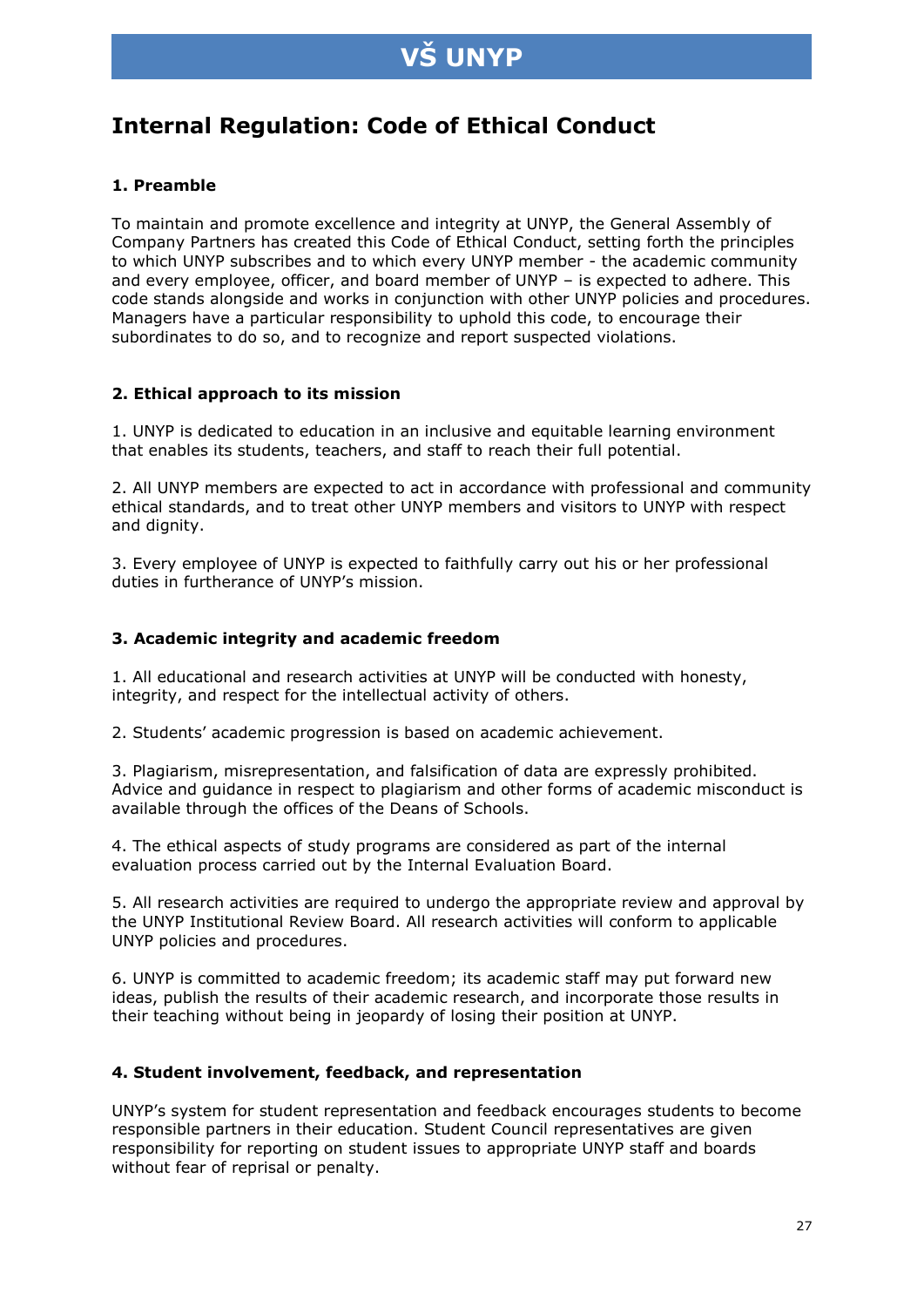# **S UNYP**

#### **5. Ethical business operations**

1. UNYP staff, officers, and board members are expected to familiarize themselves with applicable laws, regulations, and UNYP policies related to their duties, and to fully comply with these. Questions or concerns about the legality or propriety of any action or failure to take action by or on behalf of UNYP should be referred to the appropriate supervisor, Human Resource Manager, or to the Administrative Board.

2. UNYP staff and agents working on behalf of UNYP may not utilize their position with UNYP for their own personal benefit, and must:

- a) conduct business with honesty and integrity,
- b) declare to their manager, Human Resource Manager, or the Administrative Board situations that may give rise to conflicts of interest at the earliest possible opportunity,
- c) use UNYP funds ethically to ensure the best value to UNYP for the money spent,
- d) ensure that accurate records of UNYP operations are created and maintained,
- e) protect and preserve UNYP assets and property.

3. The Administrative Board carefully scrutinizes and, where appropriate, approves academic and operational collaborations with organizations that support UNYP's strategic aims and bring benefits to those involved, and are not discriminatory. The Administrative Board carries out due diligence with regard to collaborative arrangements to ensure they meet UNYP's standards in the area of activity.

4. The Administrative Board is responsible for oversight of ethical issues related to finance, external funding, fundraising, and gifts. It exercises due diligence to ensure that these activities are conducted with integrity and with regard to the public reputation of UNYP. All external funds and donations will be used to support the educational mission of UNYP.

5. UNYP members involved in externally funded research or other educational activities must ensure that all external funds are properly and responsibly administered.

#### **6. Health, safety, and environment**

UNYP members act with regard for the health and safety of UNYP's members and guests, and with consideration for the environmental impact of their activities.

#### **7. Reporting and investigating suspected violations**

1. Each member of UNYP is expected to report suspected violations of this Code to an advisor, supervisor, Human Resource Manager, or the Administrative Board.

2. If requested, UNYP will make every reasonable effort to maintain the confidentiality of the person reporting a suspected violation, insofar as this does not hinder a fair inquiry into the alleged violation.

3. UNYP will investigate all reported violations, with no reprisals against those reporting suspected violations in good faith. UNYP will pursue disciplinary action against anyone who knowingly makes false allegations with the intention to injure another.

#### **8. Concluding Provisions**